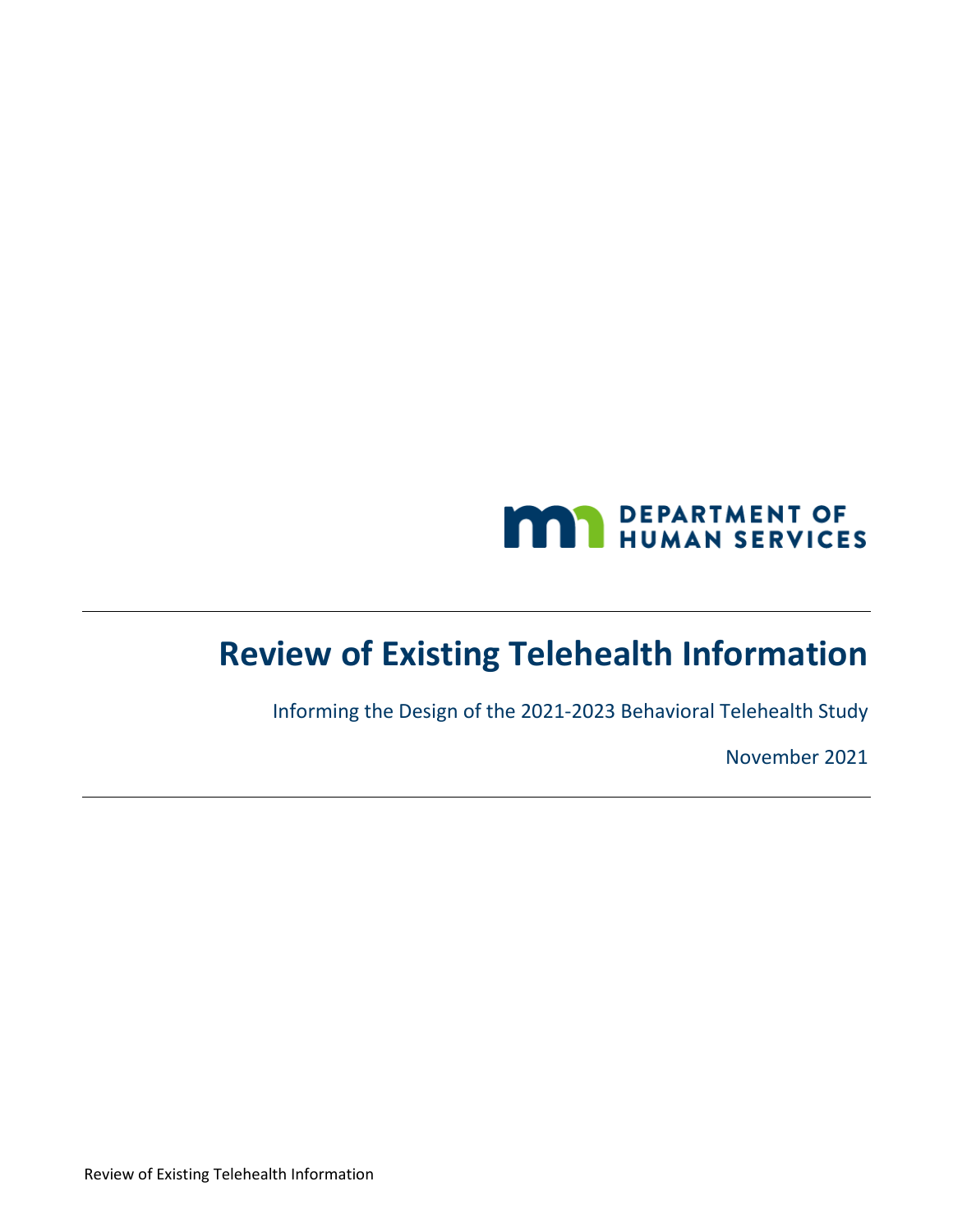## **Contents**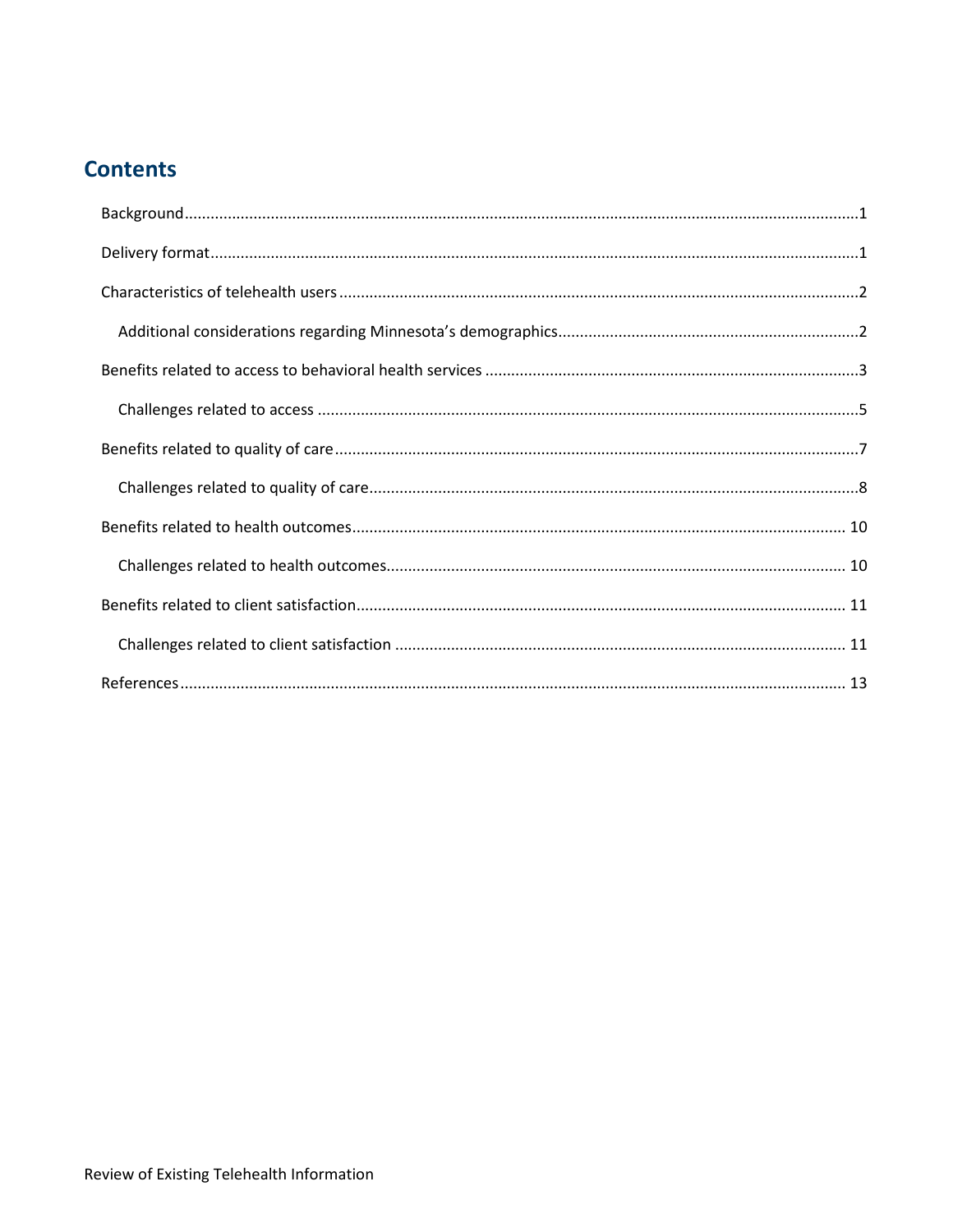#### <span id="page-2-0"></span>**Background**

In 2021, Wilder Research (Wilder) was contracted by the Minnesota Department of Human Services (DHS) to conduct a study about the use and perceptions of behavioral telehealth services among Minnesotans with Medicaid coverage. To inform the design and development of the study, Wilder reviewed several existing data and information sources about telehealth in Minnesota. The sources used for this review include telehealth reports authored by DHS and Wilder Research, as well as peer-reviewed academic literature. This summary provides an overview of relevant findings across four categories: access to care, quality of care, health outcomes, and client satisfaction.

#### <span id="page-2-1"></span>**Delivery format**

This study will explore two telehealth delivery formats: audio only (typically through the telephone) and videoconferencing (using a device that uses both audio and visual components). Research has found the videoconferencing format and the telephone format are comparable regarding client levels of comfort, therapeutic alliance, levels of distraction, client outcomes, and client participation (Day & Schneider, 2002; Hufford et al., 1999; McGrath et al., 2011), and that these delivery formats are comparable to in-person services (Day & Schneider, 2002; Osenbach et al., 2013; Stiles-Shields et al., 2014).

There is some evidence that the visual component of videoconferencing may encourage a sense of connectedness and familiarity between client and provider, and that providers feel more competent and comfortable delivering services via videoconferencing compared to providing services by telephone (Bouchard et al., 2004; Nelson & Bui, 2010). Providers have also reported that videoconferencing is a more useful delivery format than phone calls to treat adults with mental illness, substance use disorders, and intellectual and/or developmental disabilities (Community Mental Health Association of Michigan, 2021). Additionally, inherent to the provision of services by telephone is a loss of visual cues, both for the provider and the client, which can pose a challenge for the provider in conveying empathy and interpreting client experiences and affect (Brenes et al., 2011).

There are also several benefits unique to the audio-only format. Minnesota providers report that the telephoneonly method "increased healthcare service utilization and engagement between the providers and patients while also meeting equity-based, culturally-inclusive, and clinical preferences" (Loew, 2021, p. 2). Additionally, Minnesota community providers and partners report positive attitudes toward telehealth generally among ethnic minority groups and rural tribal groups, but noted a preference for the telephone delivery format (Singh & Marquardt, 2020).

Research suggests that the utility of each mode may depend on situational factors. Providers in Minnesota reported concerns using the telephone format with individuals who are nonverbal, during group-based services, and when assessing physical functioning. Additionally, in a recent survey of providers in Michigan (Community Mental Health Association of Michigan, 2021), respondents recommended the video-conferencing format over the telephone format for group-based and family-based services, individuals with intellectual and/or developmental disabilities, and individuals who are nonverbal. The telephone format was recommended for individuals without access to technological resources required for videoconferencing, older adults, individuals with lower levels of digital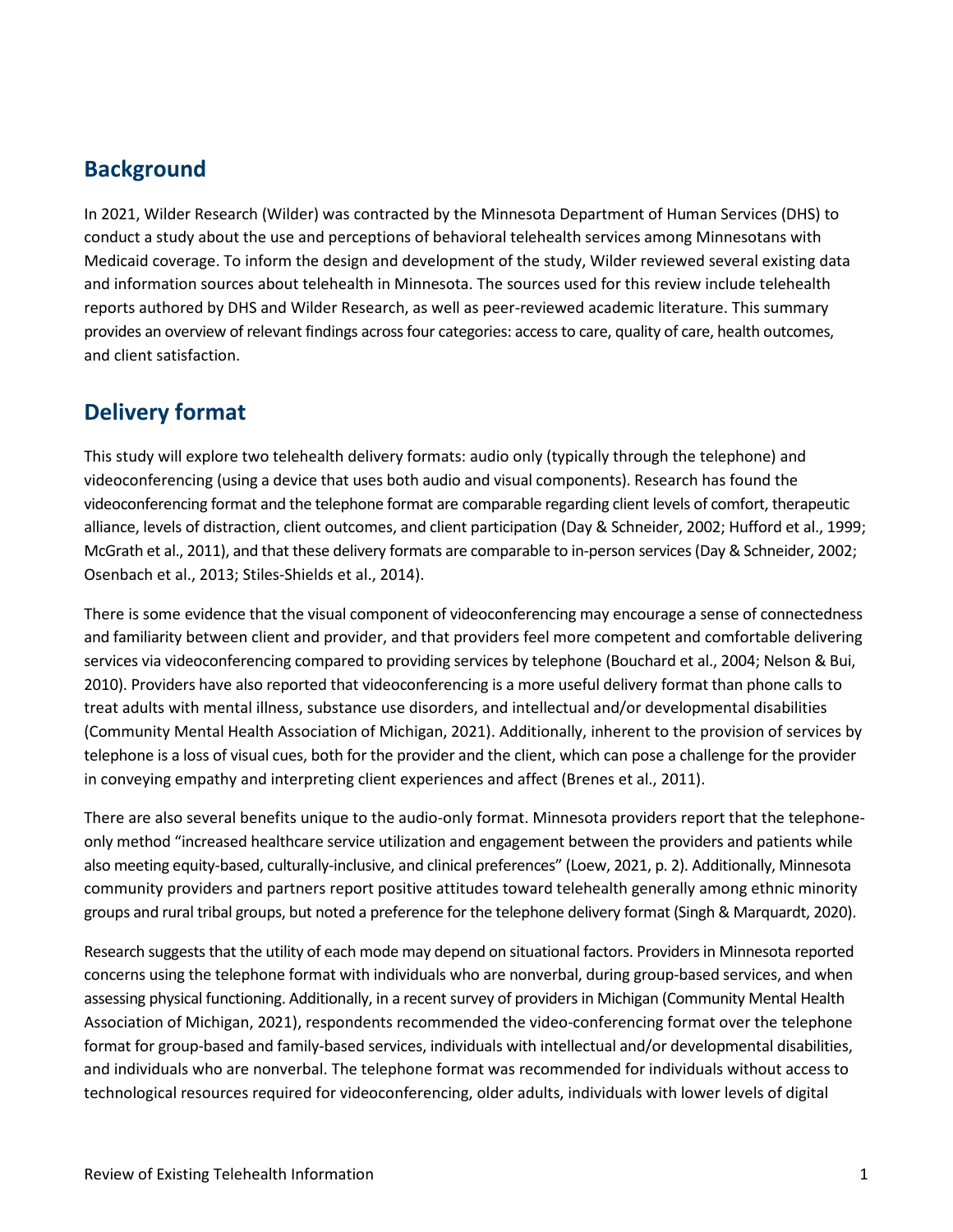literacy, parents or caregivers, and individuals with diagnoses that may be more comfortable using the telephone (e.g., social phobia).

It is important to note there is a lack of research examining either video-based or audio-only formats for groupbased services (Markowitz et al., 2020). However, some studies have demonstrated the feasibility, acceptability, and effectiveness of group-based services by video, with outcomes similar to the in-person delivery format (Banbury et al., 2018; Gentry et al., 2019; Khatri et al., 2014).

## <span id="page-3-0"></span>**Characteristics of telehealth users**

DHS claims data indicate a notable increase in telehealth service utilization due to the COVID-19 pandemic, from 7% of all clients between 9/19/2019 and 3/19/2020 to 87% of clients between 3/19/2020 and 9/19/2020.

These data also suggest there are no significant race, ethnicity, or gender differences between individuals who received telehealth services and those that received in-person services between March 20, 2020 and December 31, 2020 (Singh & Marquardt, 2021).

DHS claims data suggest age-based differences, such that telehealth usage is most common for adolescents (6-17) and adults 26-55. Specifically, usage was highest among individuals age 26-35, followed by 12-17, 36-45, and 6-11 (Singh & Marquardt, 2021). It waslowest among those age 80+, followed by 66-79, 0-5, and 22-25. There were only two age categories that had greater levels of in-person service usage compared to telehealth: age 0-5 and age 66-79. Note that usage of either the in-person or telehealth format also differs depending on age category, such that individuals age 80+ had the lowest usage of both formats, followed by 66-79, 0-5, 22-25, and 18-21.

#### <span id="page-3-1"></span>**Additional considerations regarding Minnesota's demographics**

There are many other factors to consider regarding demographic groups and the telehealth delivery format. Most of these findings are integrated throughout this review in their relevant sections. Additionally, Cruz (2021) identified other demographic factors not specific to the perceptions of and experience with telehealth that may be useful to consider, including:

- **Geographic location.** Rural Minnesotans are older, report worse health, have lower educational attainment, and have less access to broadband and primary care servicesrelative to urban Minnesotans. The proportion of the population that is uninsured is comparable between rural and urban Minnesotans, and the health disparities rural residents face are declining.
- **Race and ethnicity.** Data indicate Minnesotans of color face many racial and ethnic disparities related to health and social determinants of health, due to historical and current systems and policies that disadvantage Black, Indigenous, and people of color (BIPOC) populations. Black and Asian Minnesotans were the fastest growing populations between 2010 and 2018. Based on a synthesis of population and health data of immigrant groups, Cruz (2021) identified Mexican, Somali, and Hmong groups as highest priority for the 2021-2023 Behavioral Health Study, followed by Ethiopian, Laotian, Liberian, and Burmese.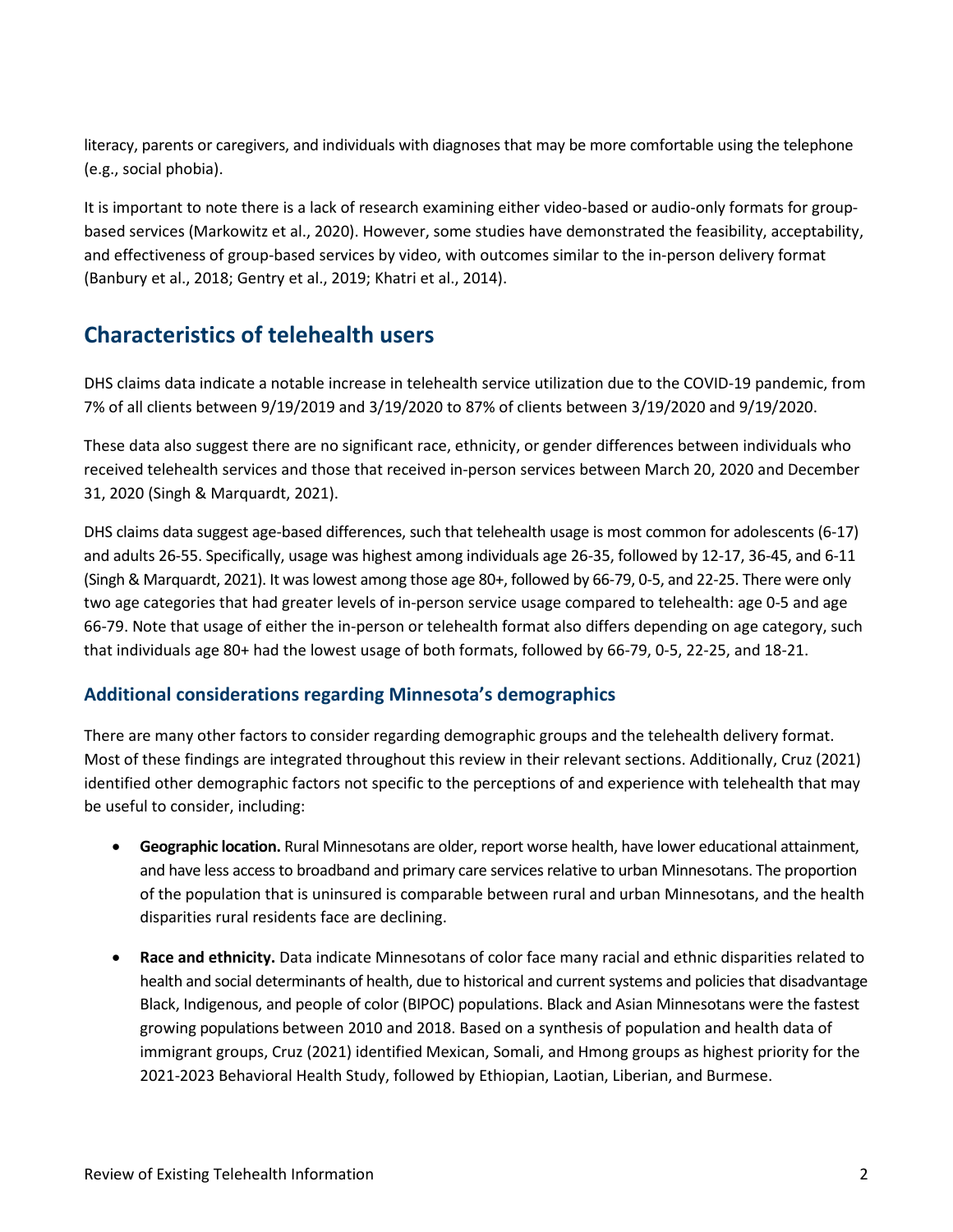- **Language.** About 12% of Minnesotans age 5 and older reported speaking a language other than English at home in 2018, and 30 to 40% of M Health Fairview's COVID-19 patients have needed an interpreter (Cruz, 2021).
- **Disabilities.** Approximately 11% of Minnesotans have a disability, and 44% of these individuals have two or more disabilities (Cruz, 2021). Older adults are more likely to report having a disability than younger individuals. Ambulatory disabilities are the most common disability, followed by cognitive and hearingrelated disabilities.
- **Chronic conditions.** The prevalence of most chronic conditions is increasing among Minnesotans. Of the 3 million Minnesotans with a chronic condition, 1 million report having two or more chronic conditions (Partnership to Fight Chronic Disease, n.d.). It is important to note that definitions of "chronic condition" and "chronic disease" vary widely (Bernell & Howard, 2016). The Partnership to Fight Chronic Disease (n.d.) does not provide a definition, but considers Alzheimer's disease, arthritis, asthma, cancer, diabetes, heart disease, mental health conditions, migraines, and obesity as chronic conditions. The Centers for Disease Control and Prevention (CDC) defines them as "conditions that last 1 year or more and require ongoing medical attention or limit activities of daily living, or both" (CDC, 2021).
- **Older adults.** Minnesota's population is aging, with 25% of our population estimated to consist of adults age 65 or older by 2025 (Face Aging Minnesota, 2021).

#### <span id="page-4-0"></span>**Benefits related to access to behavioral health services**

The following list outlines several ways telehealth can improve access to behavioral health services.

- **Eliminates or reduces geographic and transportation barriers.** This can be particularly helpful for individuals in underserved areas, individuals who would otherwise have to drive long distances or travel during inclement weather, and individuals with greater mobility needs (Bashshur et al., 2016; Lal & Adair, 2014; Loew, 2021; Nelson & Sharp, 2016; U.S. Department of Health and Human Services, 2021).
- **Increases convenience.** Appointments can be easier to schedule, as they don't require transportation time, providers and clients can be in any private location, and sessions can more easily occur during off-hours, such as evenings and weekends (Lal & Adair, 2014). In a recent survey of clients or their caregivers, respondents frequently endorsed convenience, saving time, and not having to travel to appointments when asked about the aspects of telehealth services that work for them (AspireMN, 2020). Similarly, in a survey of college students, respondents identified convenience, greater frequency of interaction, and ease of access as advantages of the delivery format (Petersen et al., 2020). Additionally, the convenience of telehealth may provide an opportunity for individuals who would otherwise not seek care due to low motivation to access care (Singh & Marquardt, 2020).
- **Increases access to culturally responsive services and for specific communities and populations.**  Convenience and flexibility can be critical for many individuals, including those without driver's licenses and/or limited transportation options, individuals with many work or family responsibilities, and individuals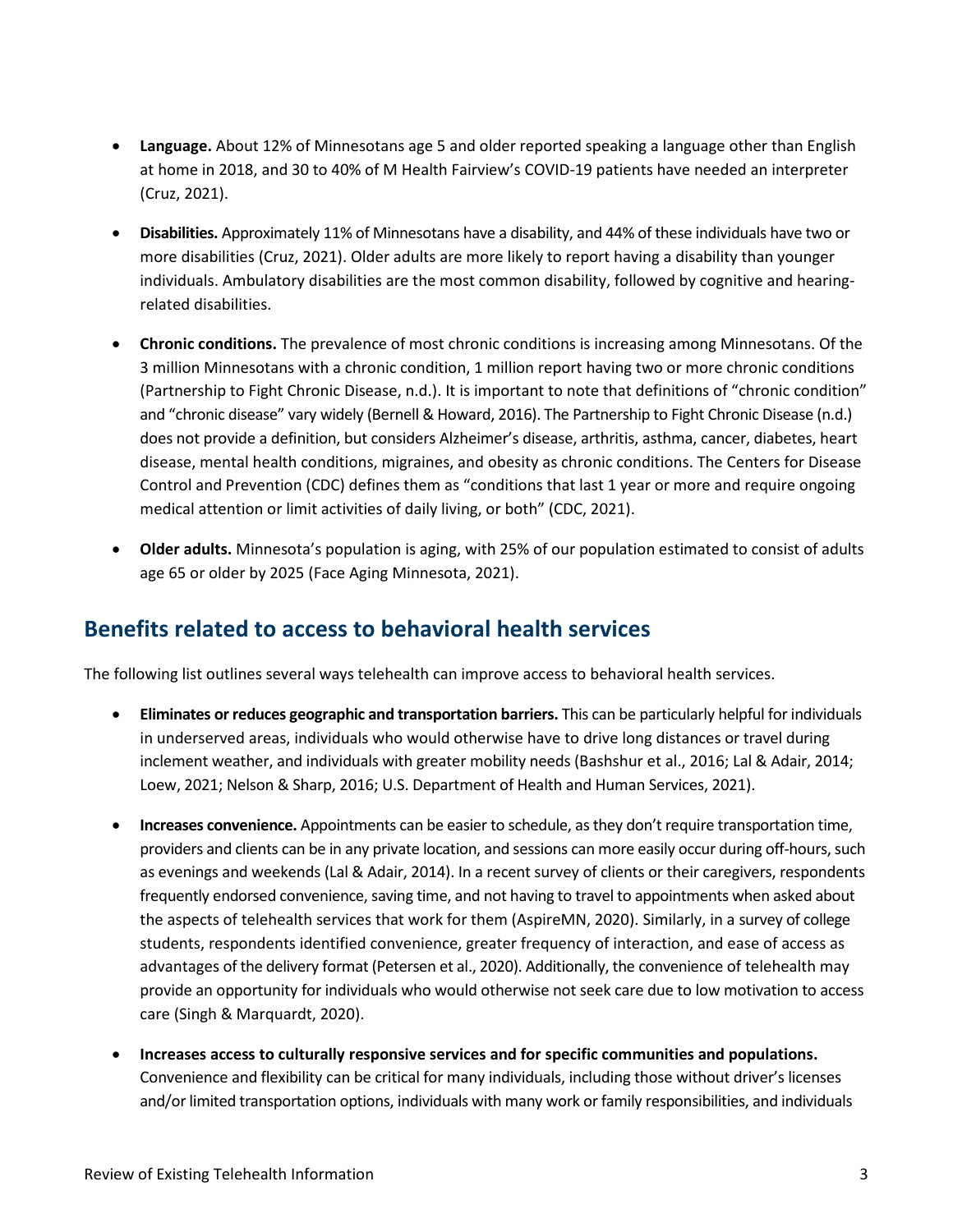with inconsistent schedules (Nelson & Sharp, 2016; Substance Abuse and Mental Health Services Administration [SAMHSA], 2016). Additionally, Valdez and colleagues (2020) note that the telehealth delivery format doesn't require assessing the accessibility of the provider's physical space.

Access to behavioral health services may be even more limited for individuals who would most benefit from culturally responsive services as they may face additional obstacles, such as language barriers, transportation barriers, a lack of culturally competent providers, a lack of trust in the health care system and providers, previous experiences receiving culturally inappropriate or discriminatory services, and a lack of knowledge of available services (Brooks et al., 2013; Ekblad, 2020; SAMHSA, 2016; Singh & Marquardt, 2020; Stewart et al., 2017; Stewart et al., 2019; Toombs et al., 2020; Whaibeh et al., 2020).

There is limited research on providing culturally responsive services via telehealth or assessing the feasibility and/or suitability of telehealth services for specific populations (Brooks et al., 2013). However, some studies have found evidence of telehealth's feasibility and/or effectiveness to serve specific populations, including deaf and hard of hearing individuals (Crowe, 2017; Pertz et al., 2018) and individuals who identify as African American (McCall et al., 2021), Latino (Dwight-Johnson et al., 2011), LGBTQIA+ (Shore, 2013; Whaibeh et al., 2020), and Indigenous (Dawson et al., 2020).

Additionally, research has demonstrated that client trust and confidence in their provider is greater when communicating in a shared language, and that clients prefer to receive services in their native or preferred language (Mucic, 2009; Mucic & Hilty, 2020). Matching providers and clients based on a shared language, ethnicity, race, or cultural background may be a helpful strategy, as this can increase use of care and improve treatment outcomes (Mucic, 2009; Mucic & Hilty, 2020; Ziguras et al., 2003). There is some evidence that clients prefer remote delivery formats if a provider is fluent in the client's preferred language compared to in-person services with the use of an interpreter (Mucic & Hilty, 2020). Similarly, research suggests clients who are deaf or hard of hearing may be more likely to utilize telehealth services if the provider is fluent in American Sign Language (Crowe, 2017). This may be most easily achieved through telehealth, which can connect "matched" provider and client pairs without the barrier of physical distance.

In their review of existing literature, Singh and Marquardt (2020) found evidence of telehealth's potential to increase access for many populations, including older adults, veterans, individuals living in rural areas, individuals with disabilities, individuals with mental health needs, and individuals with transportation or mobility-related barriers. The data gathered from community partners and providers also indicate positive attitudes toward telehealth among individuals from ethnic minority groups and rural tribal groups.

• **Increases staff capacity and decreases wait times.** Singh and Marquardt (2020) also note that telehealth can decrease wait times for behavioral health services and increase staff capacity by reducing transportation time. In addition, Jones and colleagues (2014) describe how providing telehealth services can cause ripple effects; by reducing travel time for providers, provider availability increases, which improves the likelihood of clients accessing services, and ultimately clients are more likely to attend appointments and require a shorter duration of services.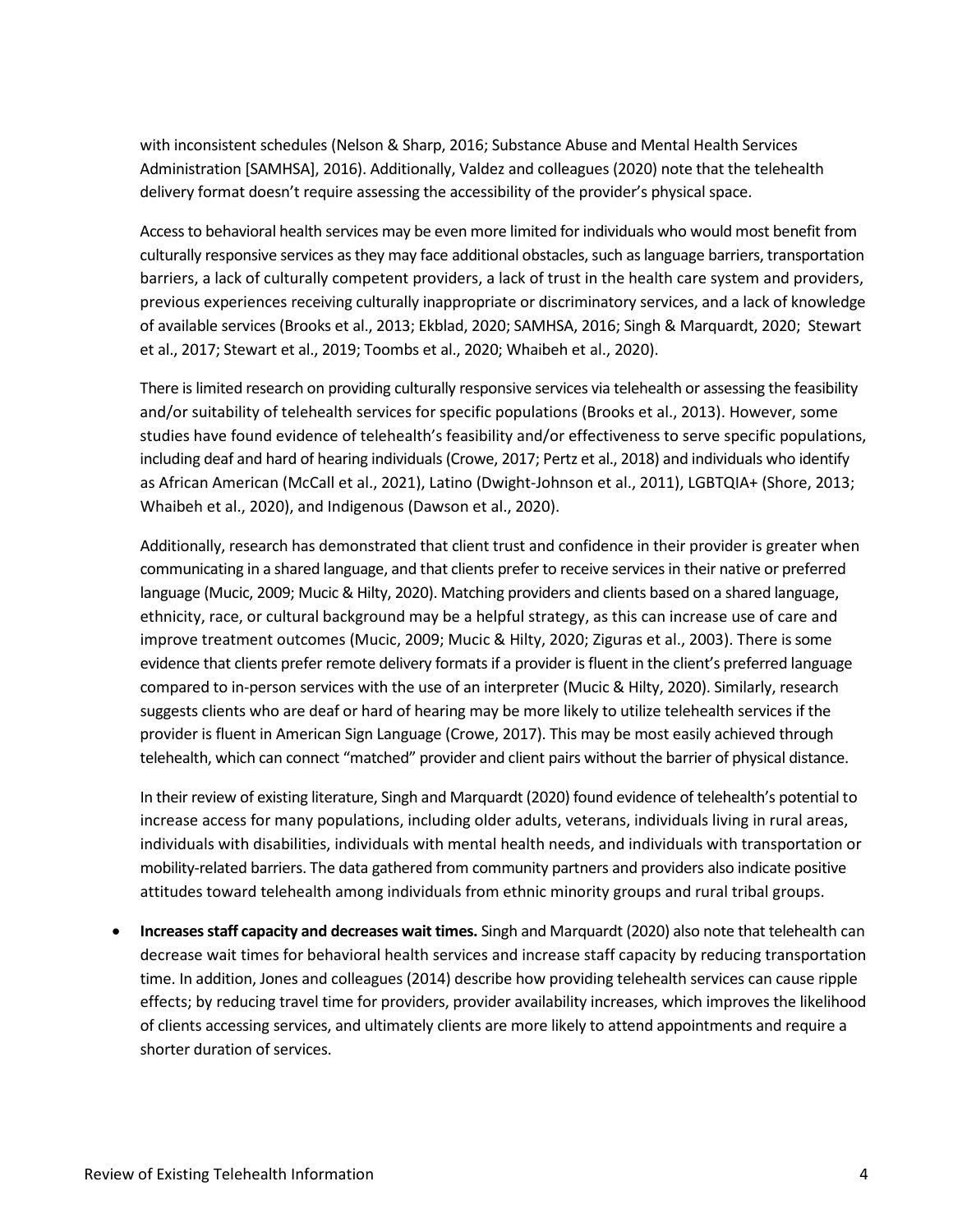- **Improves retention and adherence to services.** With fewer financial, logistical, and temporal barriers to services, telehealth options may also increase adherence to services and medication and reduce unnecessary service utilization (such as non-emergency visits to an emergency room; Bashshur et al., 2016; Basit et al., 2020; CDC, 2020; Deloitte Center for Government Insights, 2019; Mohr et al., 2012; Nelson & Sharp, 2016; SAMHSA, 2016; SAMHSA, 2021; Tse et al., 2015). Singh and Marquardt (2020) also note telehealth's potential to improve appointment adherence and reduce late starts. Additionally, research has also demonstrated that reminders sent via various technological formats (e.g., text message) can improve medication and appointment adherence (Clough & Casey, 2011; Kannisto et al., 2015; Schwebel & Larimer, 2018; Sims et al., 2012).
- **Reduces costs to access care.** The cost savings to families can be significant, as these costs may include gas, vehicle maintenance, parking, public transportation, and time spent away from work (Bashshur et al., 2016; Lal & Adair, 2014).
- **Increases access to specialty providers**. Telehealth services can improve access to providers who provide specialty care, such as medication-assisted treatment (MAT), by connecting clients with providers in other geographic areas (RTI International, 2017; U.S. Department of Health and Human Services, 2021). Some substance use disorder treatment providers in Minnesota also report that "those in treatment who lived too far from a center to reliably commute for outpatient therapies would often be unnecessarily placed in inpatient treatment in order to satisfy the requirement that they complete a program of any kind" (Singh & Marquardt, 2020, p.15). The telehealth delivery format can also increase the accessibility and availability of crisis services (SAMHSA, 2021).

#### <span id="page-6-0"></span>**Challenges related to access**

Research also suggests the telehealth delivery format poses several challenges related to access, including:

• **Access to technological resources**. Receiving telehealth services in this format also requires the user to provide or have access to several resources, such as consistent access to reliable internet or phone connections and an adequate device (e.g., smartphone, computer). In a recent survey of clients or their caregivers in Minnesota, 19% of respondents shared that increased access to a device would improve their experience with telehealth services (AspireMN, 2020). Data collected from Minnesota providers also indicates that access to reliable and consistent internet service and cellular phone service are significant barriers in rural and greater Minnesota (Singh & Marquardt, 2020). Approximately 41% of Medicare beneficiaries lack access to a device with a high speed internet connection, and 41% lack a smartphone with a wireless data plan (Roberts & Mehrotra, 2020).

Individuals from marginalized communities, such as immigrants and refugees and individuals with disabilities, often have even less access to the required technology (Rocky Mountain ADA Center, 2020; Hames et al., 2020; Noel & Ellison, 2020). The Rocky Mountain ADA Center (2020) further notes that for individuals with disabilities that do have internet access, the connection is generally slower. Individuals with disabilities may also require adaptive equipment, services such as video relay programs, or assistance from a caregiver or provider during telehealth sessions. Annaswamy and colleagues (2020) note that needs vary across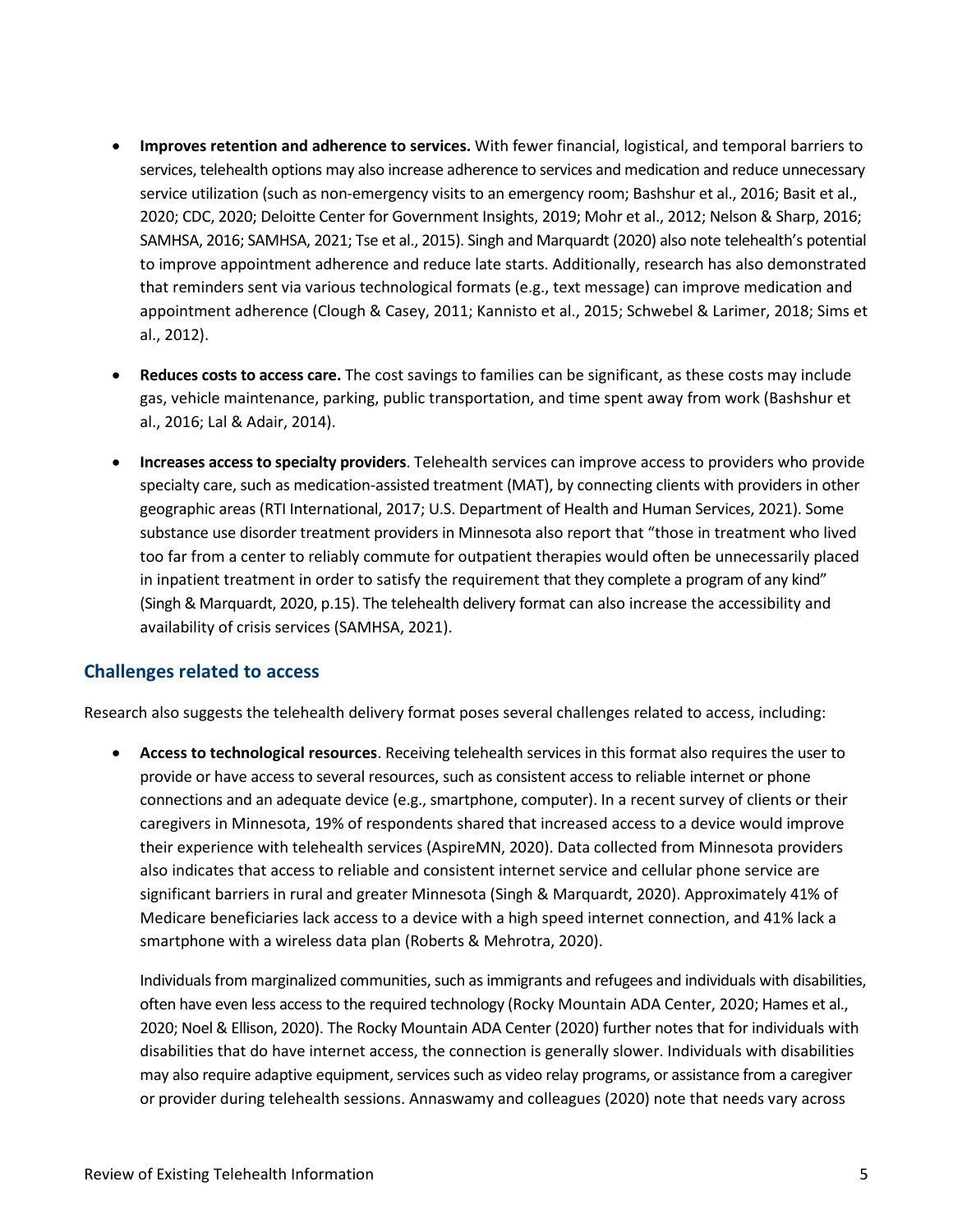different types of disabilities, and most telehealth platforms lack features to facilitate the communication between the provider and clients who are deaf, blind, or have cognitive disabilities. Additionally, the authors note that while the Americans with Disabilities Act prescribes standards for physical spaces, there are not equivalent standards for virtual spaces, such as telehealth platforms.

• **Digital literacy**. Users need to be capable of operating the program and/or device used to receive services (Langarizadeh et al., 2017; Summers-Gabr, 2020). Data collected from Minnesota providers similarly suggests telehealth may be best suit-suited to "young to middle aged adults with some fluency in and accessibility to technology" (Singh & Marquardt, 2020, p. 33). Other research suggests lower levels of telehealth acceptability among older adults (McCall et al., 2019). Additionally, a recent study estimates that 38% of Americans 65 and older and 72% of Americans 85 and older are not ready for video-based telehealth services for any health need, primarily due to inexperience with technology (Lam et al., 2020).

Langarizadeh and colleagues (2017) also describe provider concerns that operating the necessary software or equipment may pose a challenge to clients with physical or cognitive disabilities, reducing their access to services. Individuals with more serious mental health conditions often have limited access to the internet and use it a lower levels; however, there is evidence that these concerns can be partially addressed by using programs with an accessible and user-friendly design (Lal & Adair, 2014). Additionally, some providers report challenges related to completing paperwork for telehealth services, due to lack of access to email to complete electronic paperwork, insufficient digital literacy to complete online paperwork, and transportation barriers preventing the submission of paperwork by mail (Singh & Marquardt, 2020).

• **Cultural and demographic differences related to technology use.** It is also important to note that acceptance and willingness to use technology varies across cultural communities, and communities use technology at different levels and in different ways (Brooks et al., 2013; Yellowlees et al., 2008). Concerns regarding mental health services also vary depending on the cultural community and could potentially compound accessrelated obstacles for some communities. For example, undocumented individuals may avoid seeking services due to concerns regarding their immigration status and deportation (Brooks et al., 2013; Ekblad, 2020). Due to historic oppression, discrimination, and potential previous experiences receiving culturally insensitive care, many cultural communities may also lack trust in the health care system (Brooks et al., 2013; Ekblad, 2020; SAMHSA, 2016; Toombs et al., 2020).

Research suggests there are demographic differences in telehealth use and perceptions, such that individuals are more likely to use telehealth services if they have higher levels of English proficiency, identify as White, are insured, have greater disease burdens, live in a metropolitan area, have higher levels of internet use and internet access, are young or middle-aged adults, and have higher incomes (Drake et al., 2021; Eberly et al., 2020; Hsiao et al., 2021; Mann et al., 2020; Neeman et al., 2020; Rodriguez et al., 2021; Yuan et al., 2021). Findings on gender identity and telehealth use are mixed (Eberly et al., 2020; Drake et al., 2021; Neeman et al., 2020). DHS claims data indicate 61% of individuals who received behavioral telehealth services between March 20, 2020 and December 31, 2020 identified as male, while 39% identified as female (Singh & Marquardt, 2021).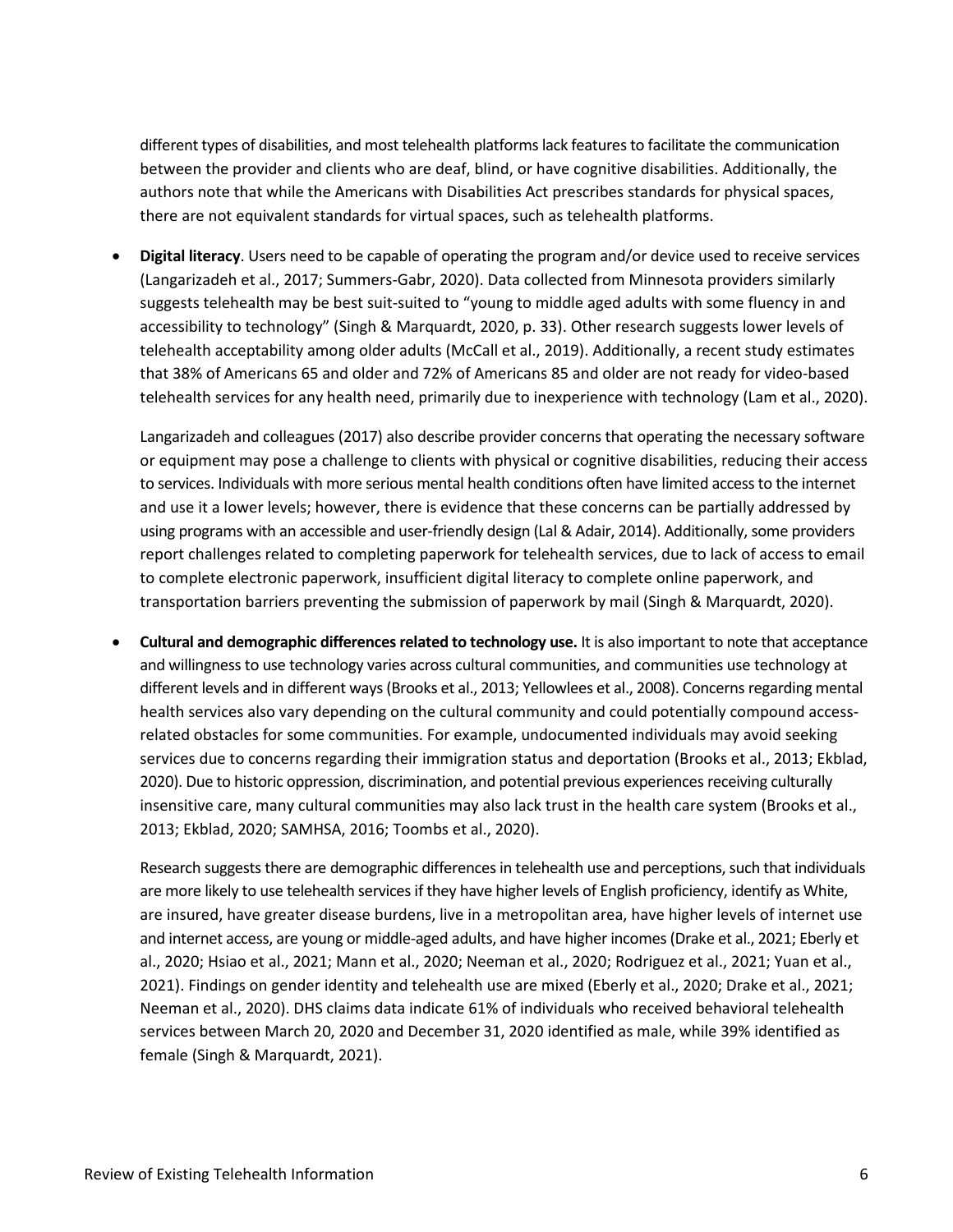Other research has found additional demographic differences. Gordon and Hornbrook (2016) found that adults age 70-79 were less likely to be registered for and use an online health portal compared to adults age 65-69. Additionally, non-Hispanic White and Chinese older adults were more likely than Black, Latino, and Filipino older adults to be registered for and use the portal. Non-Hispanic White and Chinese older adults were also less likely to own a device, use the internet or email, and report being willing to use technology for health-related activities. Among telehealth users seeking treatment in New York City for COVID-19 symptoms, Weber and colleagues (2020) found that Black and Hispanic patients were more likely to use in-person services versus telehealth services compared to White patients.

- **Privacy**. Privacy may also pose a challenge for some clients receiving telehealth services, particularly for individuals receiving services at home and individuals living with caregivers or others in small living spaces. Not all clients may have access to a private area to use during sessions due to multiple family members at home, a small number of rooms or private spaces, and/or insufficient sound proofing. Social distancing guidelines due to the COVID-19 pandemic may further complicate finding a private space, as household members may be spending more time at home (Golberstein et al., 2020). Although AspireMN (2020) found that 89% of clients or their caregivers agreed or strongly agreed with the statement, "I felt like I had privacy during my session," the remaining clients and caregivers did not. Similarly, other research has noted the need to consider client data privacy and other privacy-related challenges inherent to receiving services in shared spaces (Community Mental Health Association of Michigan, 2021; Singh & Marquardt, 2020).
- **Insufficient capacity within the overall mental health system**. The potential for telehealth services to fill the mental health services gap in rural areas depends on a sufficient supply of mental health providers in other areas. Some researchers have posited that the current and projected workforce supply is not adequate to meet current or future needs (Lambert et al., 2016).

#### <span id="page-8-0"></span>**Benefits related to quality of care**

Research has also explored how telehealth impacts quality of care. Relevant findings include:

- **Telehealth services are considered effective.** Extensive research has demonstrated that telehealth services are effective for treating mental health and substance use disorders (Bashshur et al., 2016; Nelson & Sharp, 2016). Singh and Marquardt (2020) note that providers report that telehealth "has been just as effective or even more effective for their patients than in-person care" (p. 35). See the "Health Outcomes" section of this document for additional detail on telehealth effectiveness.
- **Telehealth services are generally considered to be feasible,** such that the telehealth delivery format is a viable and practical option for providing services across many situations and client characteristics(Backhaus et al., 2012; Bashshur et al., 2016; Nelson & Sharp, 2016; Tse et al., 2021; Yuen et al., 2013).
- **Providers and clients using telehealth are still able to develop a therapeutic alliance** (Brenes et al., 2011; Glueck, 2013; Goldstein & Glueck, 2016; Himle et al., 2012; Jenkins-Guarnieri et al., 2015; Stiles-Shields et al., 2014).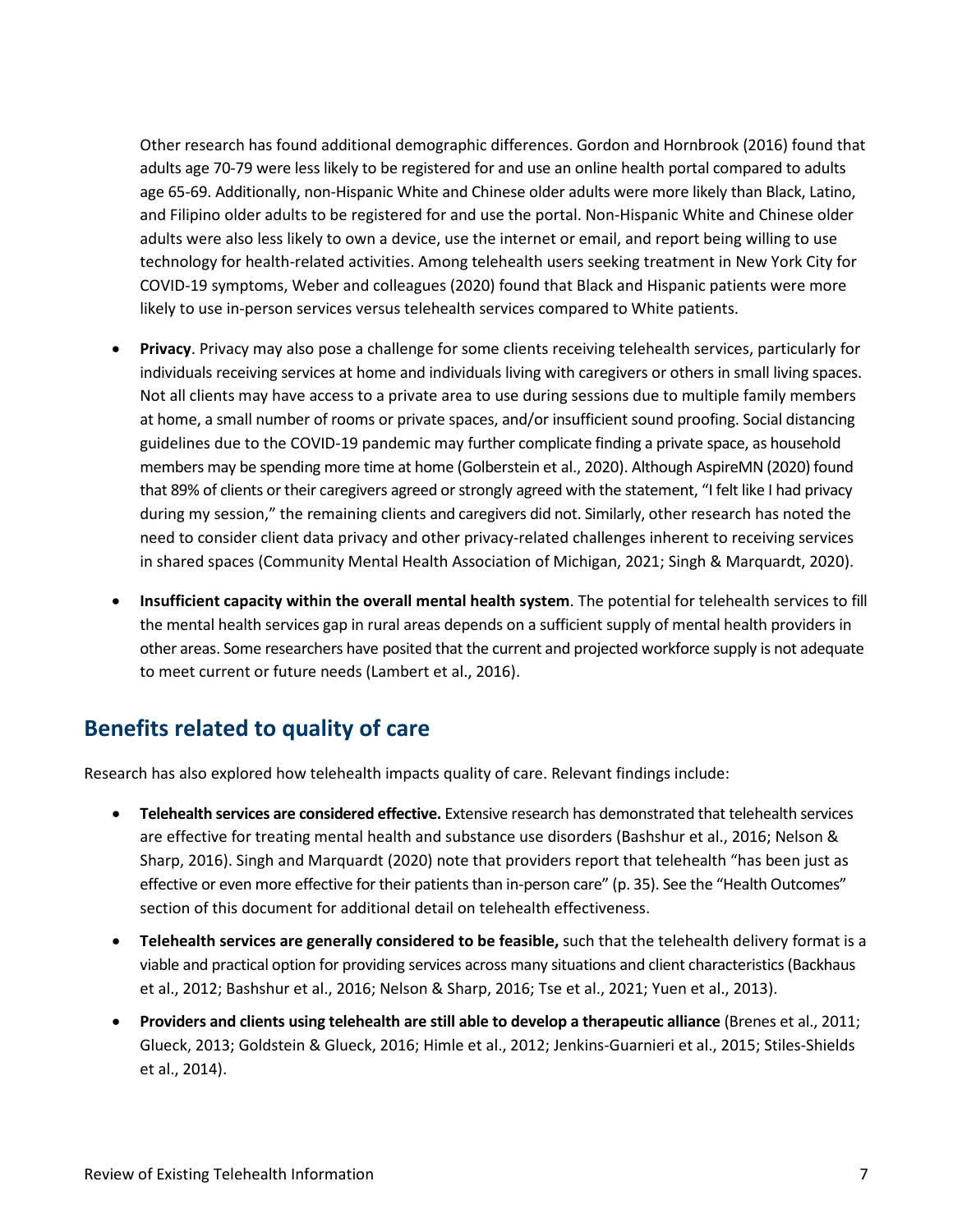- **Receiving video-based telehealth services at home can provide additional benefitsthat in-person services may not.** Singh and Marquardt (2020) note the benefit telehealth provides regarding providers' ability to gain a better sense of their client's home lives and environment. Similarly, the treatment of certain diagnoses may benefit from clients receiving services at home. For example, clients with autism spectrum disorder may find it difficult to attend in-person sessions, as the unfamiliar environment can reduce engagement (Hepburn et al., 2016). Similarly, individuals with dementia may benefit from receiving mental health services at home, as the experience may be less distressing, confusing, and burdensome than inperson services (Gibson et al., 2007). Additionally, using a video-based telehealth format can facilitate the observation of environmental modifications or conduct in-vivo exposure interventions(i.e., interventions that involve direct exposure to real-world situations that cause anxiety or distress), strategies often used in the treatment of eating disorders (Sproch & Anderson, 2019).
- **Telehealth services can ease the burden for caregivers, family members, and other individuals involved in a client's life to attend sessions**. These individuals can provide additional context about the client, receive information about the client's care, and receive relationship-focused services without the need to attend in-person sessions (American Telemedicine Association [ATA], 2017; Nelson & Sharp, 2016). This may be especially useful when serving clients from collectivist cultures, as it may be easier to involve immediate and extended family members in treatment (Carlisle, 2013). In addition, clients and stakeholders do not need to be in the same location to participate, increasing access for individuals served in various settings, such as residential treatment centers and correctional settings (ATA, 2017). Singh and Marquardt (2020) also found evidence of telehealth's potential to facilitate family member involvement in services.

It is important to note that no state has assessed the impact of the telehealth delivery format on the quality of behavioral health services (U.S. Department of Health and Human Services, 2021).

#### <span id="page-9-0"></span>**Challenges related to quality of care**

There are several challenges related to quality of care when using the telehealth delivery format, including:

- **Specific services and settings**. Singh and Marquardt (2020) note that, "practitioners who deliver care in a home- or community-based setting, such as mobile crisis management, felt that telemedicine is a useful option to have in their toolbox of service delivery methods but greatly prefer in-person service delivery when possible" (p.15). The authors also note challenges providers face in their ability to perceive visual cues, which may be particularly useful when providing services related to substance use. Additionally, providers expressed concerns related to providing group therapy services via telehealth, as the efficacy of this format relies on group cohesion and bonding. All participants agreed that moving forward they will need to be intentional deciding the types of visits and fields of practice that can or should be done via telemedicine.
- **Developmental disorders or concerns and cognitive ability**. The telehealth delivery format may be more challenging for clients with lower cognitive ability (American Psychiatric Association, 2018). Additionally, for clients with developmental disorders, it may be more appropriate to focus on providing services to their caregivers (Hames et al., 2020).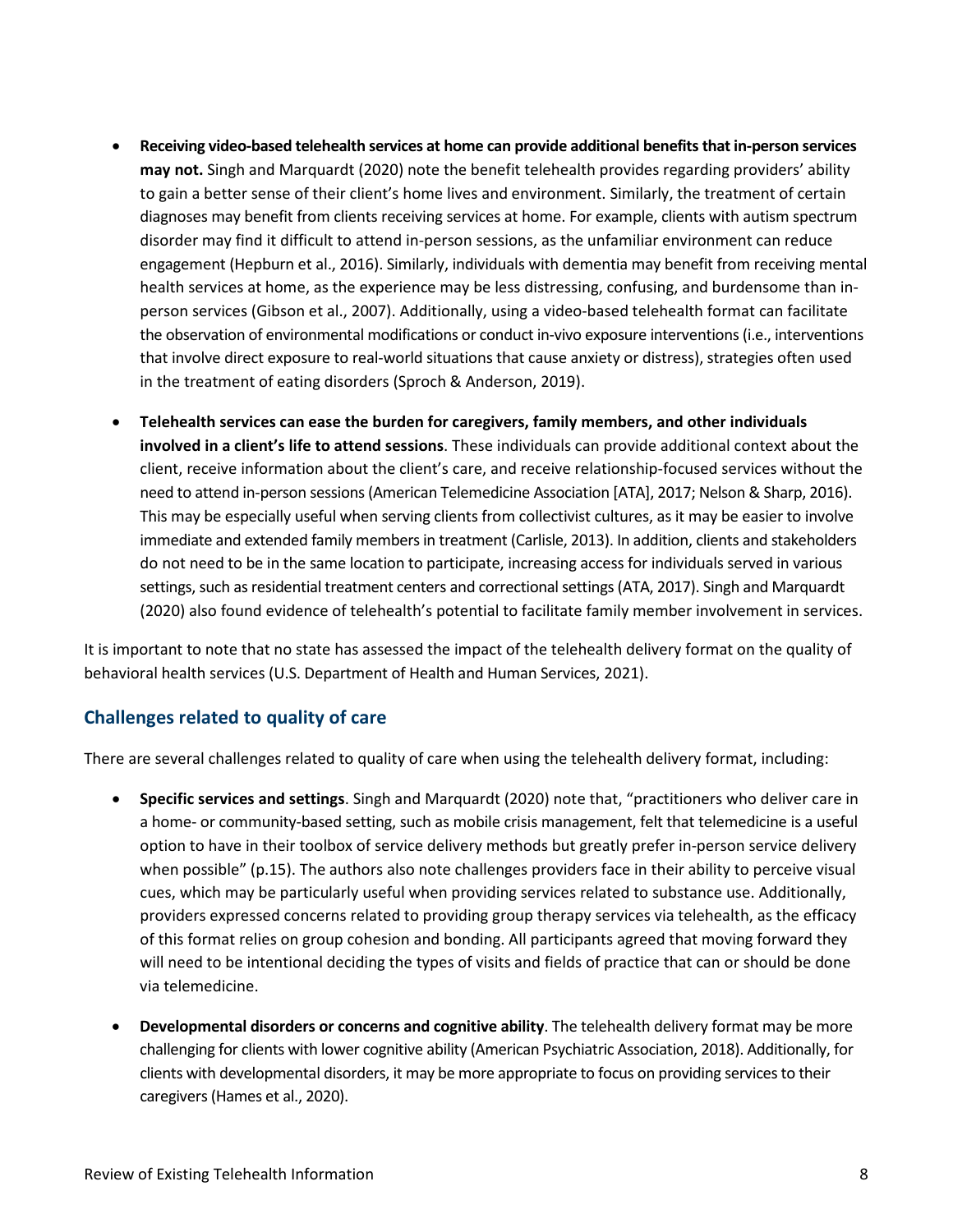- **Safety concerns.** Safety concerns may be more challenging to address in the telehealth format, such as significant or severe suicidal ideation, externalizing behaviors, and physical aggression or self-harm (American Psychiatric Association, 2018; Racine et al., 2020).
- **Building rapport, the therapeutic alliance, and distractions.** Providers and clients may experience a reduced sense of accountability and connection to one another in the telehealth format, and it is much easier to engage in other activities during the session, reducing engagement (Mucic & Hilty, 2020). The lack of non-verbal cues and visual range may also make it more difficult to notice details about the client, such as facial expressions and crying (Bischoff et al., 2004; Mucic & Hilty, 2020). Technical problems may also slow or otherwise impact the development of the therapeutic alliance (Bischoff et al., 2004). Some Minnesota providers have also reported challenges related to client engagement and rapport-building (Singh & Marquardt, 2020). When asked what is not working for them as they receive telehealth services, respondents from the AspireMN (2020) survey identified distractions and that the delivery format feels more impersonal. Similarly, in a survey of college students, Petersen and colleagues (2020) found that 67% of clients were at least somewhat concerned about the delivery format's impact on the therapeutic relationship.
- **Technical issues.** Technology-related problems are one of the most common barriers cited by providers, such as unstable or slow internet connections, the reliability of devices used by clients, and having to guide clients through setting up the technology (Traube et al., 2020). In addition, low audio and video quality can lead to a loss of verbal and non-verbal cues, such as slight changes in affect, eye contact, small physical movements, and full-body range of vision. These provide important information to the clinician, both during psychotherapy sessions and during diagnostic assessments (Glueck, 2013). Singh and Marquardt (2020) also note the need to provide tech support. However, AspireMN (2020) found that very few respondents reported audio, visual, and technical issues in a recent survey of clients or their caregivers in Minnesota, with 3% of clients or caregivers disagreeing or strongly disagreeing with the statements, "I could clearly see/hear the therapist during the visit," and "The camera and equipment worked properly."
- **Cultural differences.** Communication styles vary across cultures regarding tone, pace, eye contact, and use of silence, and these differences may pose more of a challenge when conducting sessions via telehealth (Brooks et al., 2013). For example, Brooks and colleagues describe how silence is often used in psychotherapy to allow clients time to reflect, but different cultures value silence differently, and some may view it as uncomfortable. The authors note that the videoconferencing delivery format may complicate the perception of silence, as transmission delays may inadvertently cause pauses, and users may also pause in response to a delay.
- **Client preference**. Some clients may also prefer in-person sessions, despite having sufficient resources and skills to use telehealth services. In a study of college student clients, 93% preferred in-person sessions (Petersen et al., 2020). In a survey of clients or their caregivers in Minnesota, AspireMN (2020) found that 27% disagreed or strongly disagreed that, "The telehealth visit was as good as a face-to-face visit." Thirty-nine percent of clients reported they would choose in-person services over telehealth services once the COVID-19 pandemic has passed. Some Minnesota providers have also reported client preferences for in-person services (Singh & Marquardt, 2020).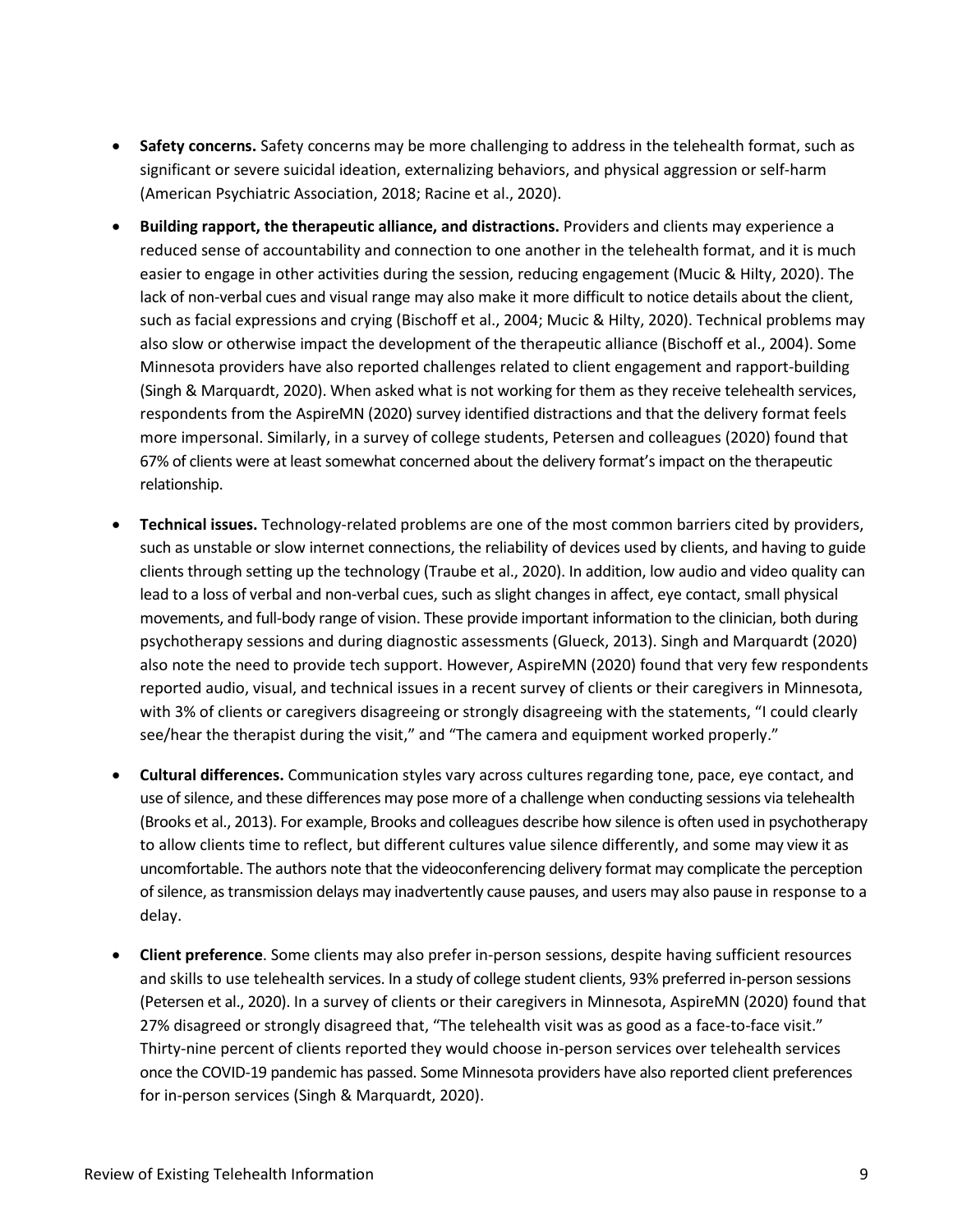## <span id="page-11-0"></span>**Benefits related to health outcomes**

Existing research has demonstrated that clients experience symptom improvement, positive outcomes, and overall quality of life improvement after receiving services via telehealth (Backhaus et al., 2012; Bashshur et al., 2016; Lazur et al., 2020; Nelson & Sharp, 2016; Stubbings et al., 2013; Varker et al., 2019; Yuen et al., 2013). SAMHSA (2021) considers the telehealth format effective for a wide range of services, including assessments and screenings, pharmacotherapy, medication management, case management, recovery supports, and crisis services. Additionally, studies have demonstrated the efficacy of the telehealth delivery format for a wide variety of behavioral health concerns, including:

- Adjustment disorder (Varker et al., 2019)
- Anxiety disorders (Griffiths et al., 2006; Stubbings et al., 2013; Yuen et al., 2013; Varker et al., 2019)
- Attention-deficit disorders (Myers et al., 2015; Tse et al., 2015)
- Autism (Heitzman-Powell et al., 2014)
- Bulimia nervosa (Mitchell et al., 2008)
- Depressive disorders (Griffiths et al., 2006; Heckman et al., 2016; Mohr et al., 2012; Stubbings et al., 2013; Varker et al., 2019)
- Obsessive compulsive disorder (Storch et al., 2011)
- Panic disorder with agoraphobia (Bouchard et al., 2004)
- Post-traumatic stress disorder (Germain et al., 2009; Gros et al., 2011; Tuerk et al., 2010; Turgoose et al., 2018)
- Psychosis (Donahue et al., 2021)
- Schizophrenia (Hasson-Ohayon & Lysaker, 2020)
- Sleep disorders (Witmans et al., 2008)
- Substance use disorders (Lin et al., 2019)
- Trauma exposure (Stewart et al., 2017; Stewart et al., 2019)

#### <span id="page-11-1"></span>**Challenges related to health outcomes**

There is a lack of research demonstrating the challenges telehealth poses regarding health outcomes. However, other factors described throughout this review may impact outcomes experienced by clients. For example, if clients express a strong preference for in-person services, the telehealth delivery format may yield worse outcomes relative to the in-person format.

Outcomes may also depend on the client's diagnosis. When asked what diagnoses are least appropriate for telehealth, Renn and colleagues (2021) found that providers most often reported psychotic disorders and personality disorders, while depressive and anxiety disorders were most commonly identified as most appropriate. The authors note there is a lack of research assessing the efficacy of telehealth among clients with these diagnoses. Other researchers have noted that telehealth research has often excluded individuals who are at high risk of suicide (McGinn et al., 2019).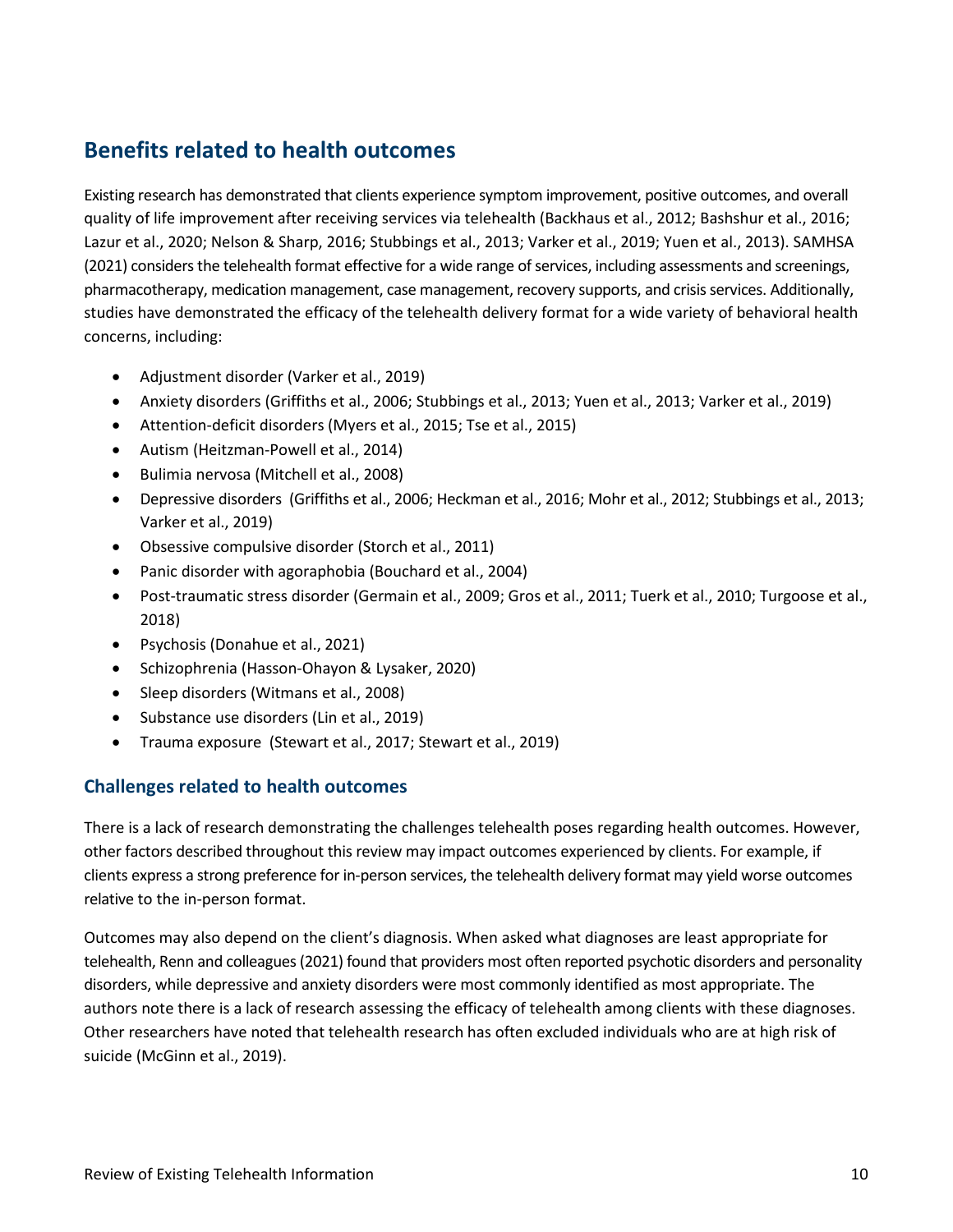# <span id="page-12-0"></span>**Benefits related to client satisfaction**

Research suggests clients have positive experiences and feel satisfied with their use of telehealth. Findings include:

- **Clients are accepting and willing to receive telehealth services**(Bashshur et al., 2016; Brooks et al., 2013; Himle et al., 2012; McCall et al., 2019; Nelson & Sharp, 2016; Tse et al., 2021; Yuen et al., 2013)
- **Clients report feeling engaged and that they benefit from telehealth services** (AspireMN, 2020).
- **Clients are satisfied with telehealth services.** Users and/or their families report feeling satisfied with telehealth services (AspireMN, 2020; Backhaus et al., 2012; Bashshur et al., 2016; Brenes et al., 2011; Deloitte Center for Government Insights, 2019; Jenkins-Guarnieri et al., 2015; Lin et al., 2019; Nelson & Sharp, 2016; Orlando et al., 2019; Reese et al., 2015; Richardson et al., 2009; SAMHSA, 2016; Tse et al., 2015; Tse et al., 2021; Turgoose et al., 2018)
- **Clients may have a stronger sense of privacy and comfort using telehealth services compared to inperson services.** Privacy concerns are often one of the most significant barriers to seeking mental health treatment, but the telehealth delivery format may help prevent inadvertent disclosures (SAMHSA, 2016). Young (2005) found that privacy was the most frequently identified reason for choosing telehealth. Telehealth also offers the opportunity for clients to receive services from a provider who is not a community member, which may reduce privacy concerns and increase a client's willingness to receive services (Deloitte Center for Government Insights, 2019; Hilty et al., 2016; Nelson & Sharp, 2016). Additionally, receiving services at home may also be less stigmatizing than a hospital or a mental health clinic (Nelson & Sharp, 2016). Some demographic groups may feel more comfortable receiving telehealth services compared to in-person services, such as LGBTQIA+ individuals (Shore, 2013).

#### <span id="page-12-1"></span>**Challenges related to client satisfaction**

There are also challenges related to client satisfaction, including:

• **Client comfort and privacy concerns**. Research suggests many clients do not feel comfortable using telehealth services. In a recent survey of college students, 42% of students reported feeling "not comfortable" with using videoconferencing and 46% reported feeling "not comfortable" with using a telephone to receive services (Petersen et al., 2020). Singh and Marquardt (2020) also note that discomfort and self-consciousness can negatively impact clients' experiences of telehealth. Research suggests discomfort may be greater for individuals receiving group-based services (Jenkins-Guarnieri et al., 2015).

Additionally, some research suggests differences in telehealth concerns based on demographics; for example, African American clients expressed greater concerns related to privacy, confidentiality, and being unable to visually see the clinician compared to Latino clients (George et al., 2012). The authors note, "This difference may reflect lower levels of trust in new health care innovations among African Americans resulting from a legacy of past abuses in the US medical system as compared to immigrant Latinos who do not have this particular historical backdrop" (para. 1).

Similarly, in a representative survey of U.S. adults, older adults and Black adults were most likely to report not knowing how to use telehealth technology or not wanting to communicate with telehealth technology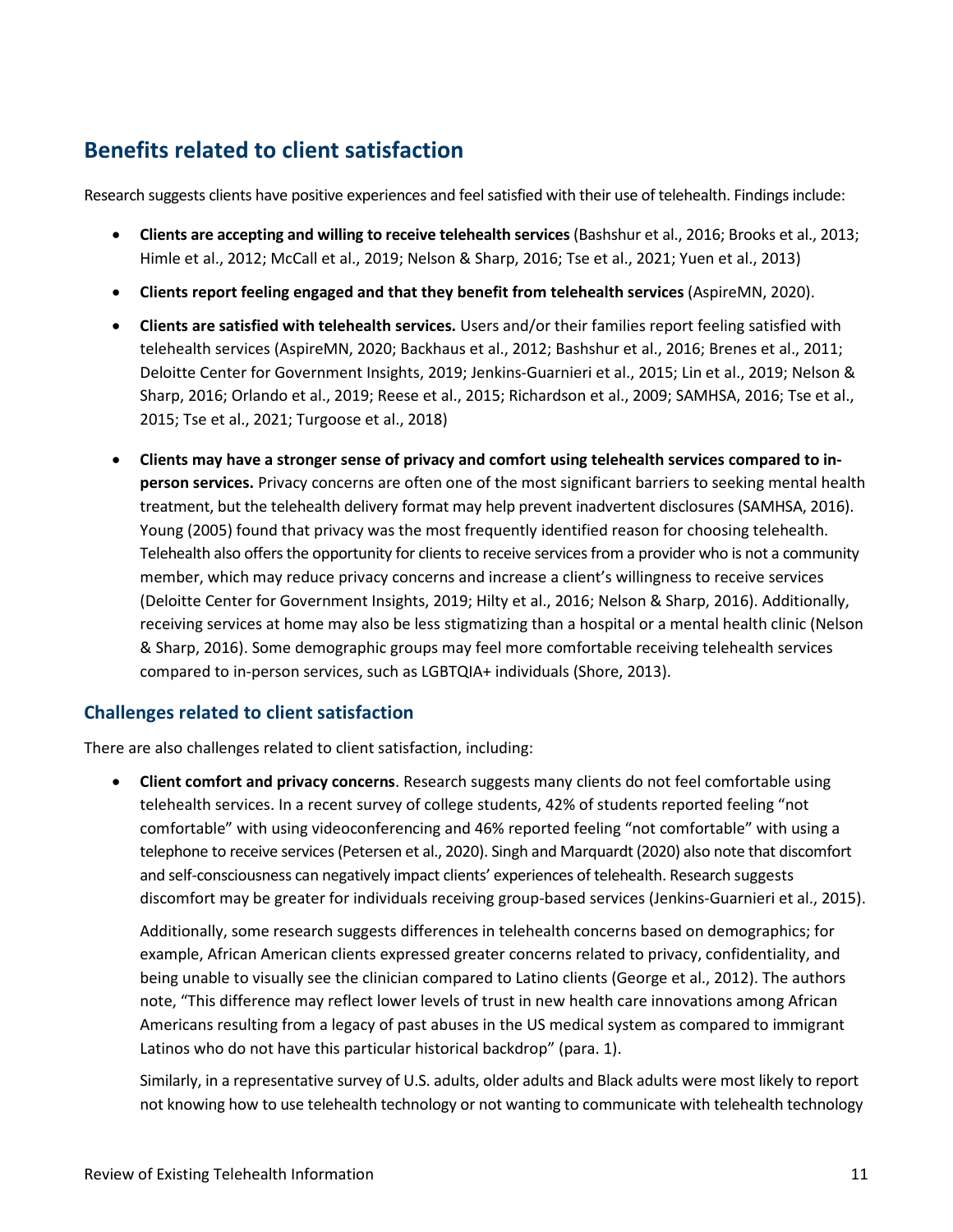(Fischer et al., 2020). Other research indicates that a lack of readiness to receive telehealth services is highest among clients who are older, male, not married, Black or Hispanic, live in rural areas, have lower levels of education, earn lower incomes, and poorer self-reported health (Lam et al., 2020).

Lastly, it is important to note that client comfort and willingness to engage with telehealth may have changed during the COVID-19 pandemic. For example, telehealth usage for any health need increased significantly among older adults during this period, their concerns about privacy and technical problems declined, and their comfort levels increased (University of Michigan National Poll on Healthy Aging, 2020).

• **Client perceptions of efficacy**. Some clients perceive telehealth services as lower quality (Singh & Marquardt, 2020). Additionally, in a survey of college students, Petersen and colleagues (2020) found that 81% of clients were at least somewhat concerned about the effectiveness of telehealth services.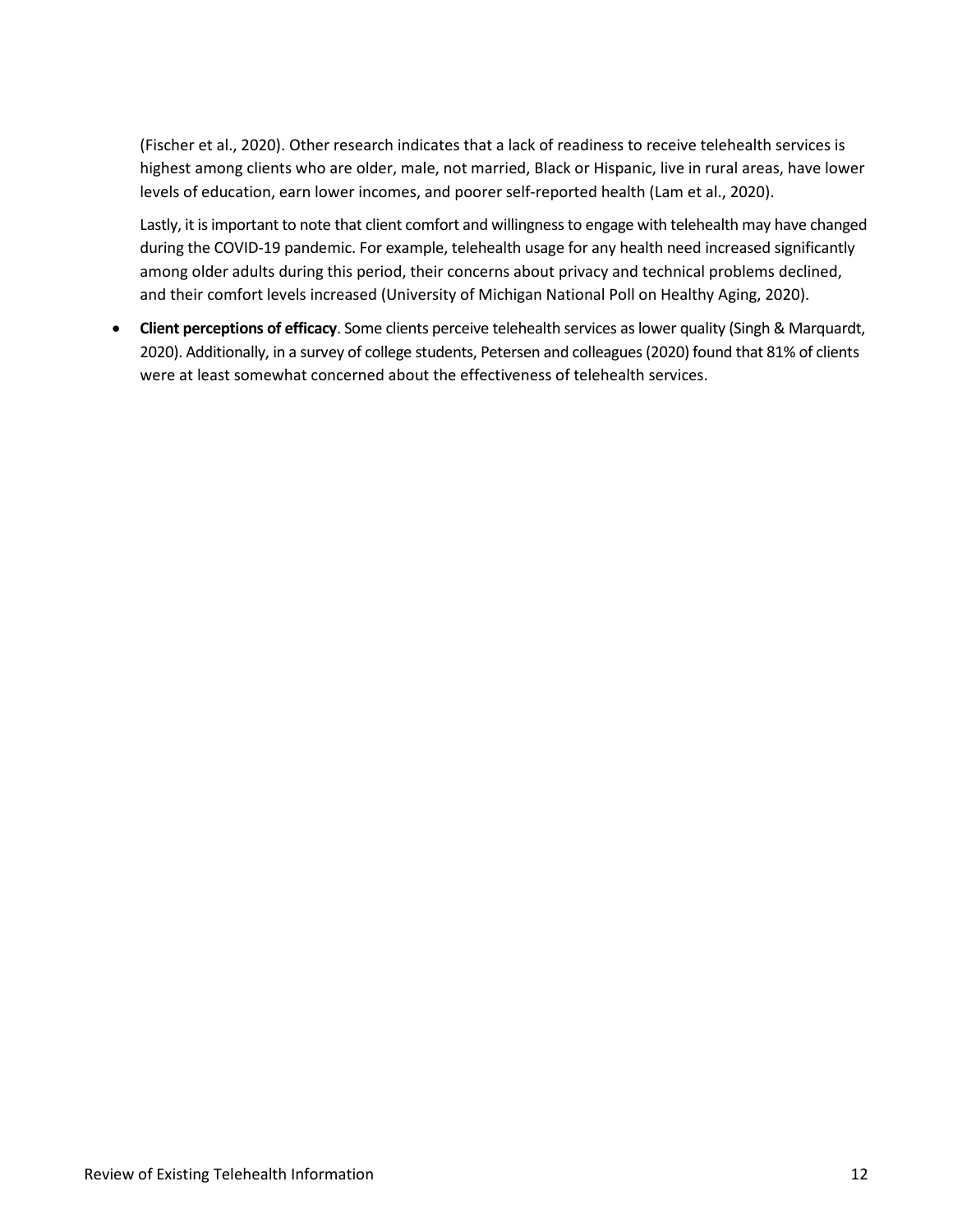## <span id="page-14-0"></span>**References**

- American Psychiatric Association. (2018). *Best practices in videoconferencing-based telemental health.* [https://www.psychiatry.org/File%20Library/Psychiatrists/Practice/Telepsychiatry/APA-ATA-Best-](https://www.psychiatry.org/File%20Library/Psychiatrists/Practice/Telepsychiatry/APA-ATA-Best-Practices-in-Videoconferencing-Based-Telemental-Health.pdf)[Practices-in-Videoconferencing-Based-Telemental-Health.pdf](https://www.psychiatry.org/File%20Library/Psychiatrists/Practice/Telepsychiatry/APA-ATA-Best-Practices-in-Videoconferencing-Based-Telemental-Health.pdf)
- American Telemedicine Association. (2017). *Practice guidelines for telemental health with children and adolescents*[. https://www.cdphp.com/-/media/files/providers/behavioral-health/hedis-toolkit-and-bh](https://www.cdphp.com/-/media/files/providers/behavioral-health/hedis-toolkit-and-bh-guidelines/practice-guidelines-telemental-health.pdf?la=en)[guidelines/practice-guidelines-telemental-health.pdf?la=en](https://www.cdphp.com/-/media/files/providers/behavioral-health/hedis-toolkit-and-bh-guidelines/practice-guidelines-telemental-health.pdf?la=en)
- Annaswamy, T. M., Verduzco-Gutierrez, M., & Frieden, L. (2020). Telemedicine barriers and challenges for persons with disabilities: COVID-19 and beyond. *Disability and Health Journal, 13*(4), 100973. <https://doi.org/10.1016/j.dhjo.2020.100973>
- AspireMN. (2020). *Telehealth client survey initiative – Mental health survey report.* [https://mcusercontent.com/5ed8b465240e6e7462cf854da/files/33d1f279-23fd-4344-be34-](https://mcusercontent.com/5ed8b465240e6e7462cf854da/files/33d1f279-23fd-4344-be34-874eaaa42a22/FINAL_Telehealth_Client_Survey_Initiative_Mental_Health_Survey_Report_with_Short_Answer_Addendum.pdf) [874eaaa42a22/FINAL\\_Telehealth\\_Client\\_Survey\\_Initiative\\_Mental\\_Health\\_Survey\\_Report\\_with\\_Short\\_](https://mcusercontent.com/5ed8b465240e6e7462cf854da/files/33d1f279-23fd-4344-be34-874eaaa42a22/FINAL_Telehealth_Client_Survey_Initiative_Mental_Health_Survey_Report_with_Short_Answer_Addendum.pdf) [Answer\\_Addendum.pdf](https://mcusercontent.com/5ed8b465240e6e7462cf854da/files/33d1f279-23fd-4344-be34-874eaaa42a22/FINAL_Telehealth_Client_Survey_Initiative_Mental_Health_Survey_Report_with_Short_Answer_Addendum.pdf)
- Backhaus, A., Agha, Z., Maglione, M. L., Repp, A., Ross, B., Zuest, D., Rice-Thorp, N. M., Lohr, J., & Thorp, S. R. (2012). Videoconferencing psychotherapy: a systematic review. *Psychological Services, 9*(2), 111-131. <https://doi.org/10.1037/a0027924>
- Banbury, A., Nancarrow, S., Dart, J., Gray, L., & Parkinson, L. (2018). Telehealth interventions delivering homebased support group videoconferencing: Systematic review. *Journal of Medical Internet Research, 20*(2). <https://doi.org/10.2196/jmir.8090>
- Bashshur, R. L., Shannon, G. W., Bashshur, N., & Yellowlees, P. M. (2016). The empirical evidence for telemedicine interventions in mental disorders. *Telemedicine journal and e-health, 22*(2), 87–113. <https://doi.org/10.1089/tmj.2015.0206>
- Basit, S. A., Mathews, N., & Kunik, M. E. (2020). Telemedicine interventions for medication adherence in mental illness: A systematic review. *General Hospital Psychiatry, 62*, 28–36. <https://doi.org/10.1016/j.genhosppsych.2019.11.004>
- Bernell, S., & Howard, S. W. (2016). Use your words carefully: What is a chronic disease? *Frontiers in Public Health, 4*(159).<https://doi.org/10.3389/fpubh.2016.00159>
- Bischoff, R., Hollist, C. S., & Smith, C. W. (2004). Addressing the mental health needs of the rural underserved: Findings from a multiple case study of a behavioral telehealth project. *Contemporary Family Therapy, 26*(2), 179-198.
- Bouchard, S., Paquin, B., Payeur, R., Allard, M., Rivard, V., Fournier, T., Renaud, P., & Lapierre, J. (2004). Delivering cognitive-behavior therapy for panic disorder with agoraphobia in videoconference. *Telemedicine Journal and E-health, 10*(1), 13-25.<https://doi.org/10.1089/153056204773644535>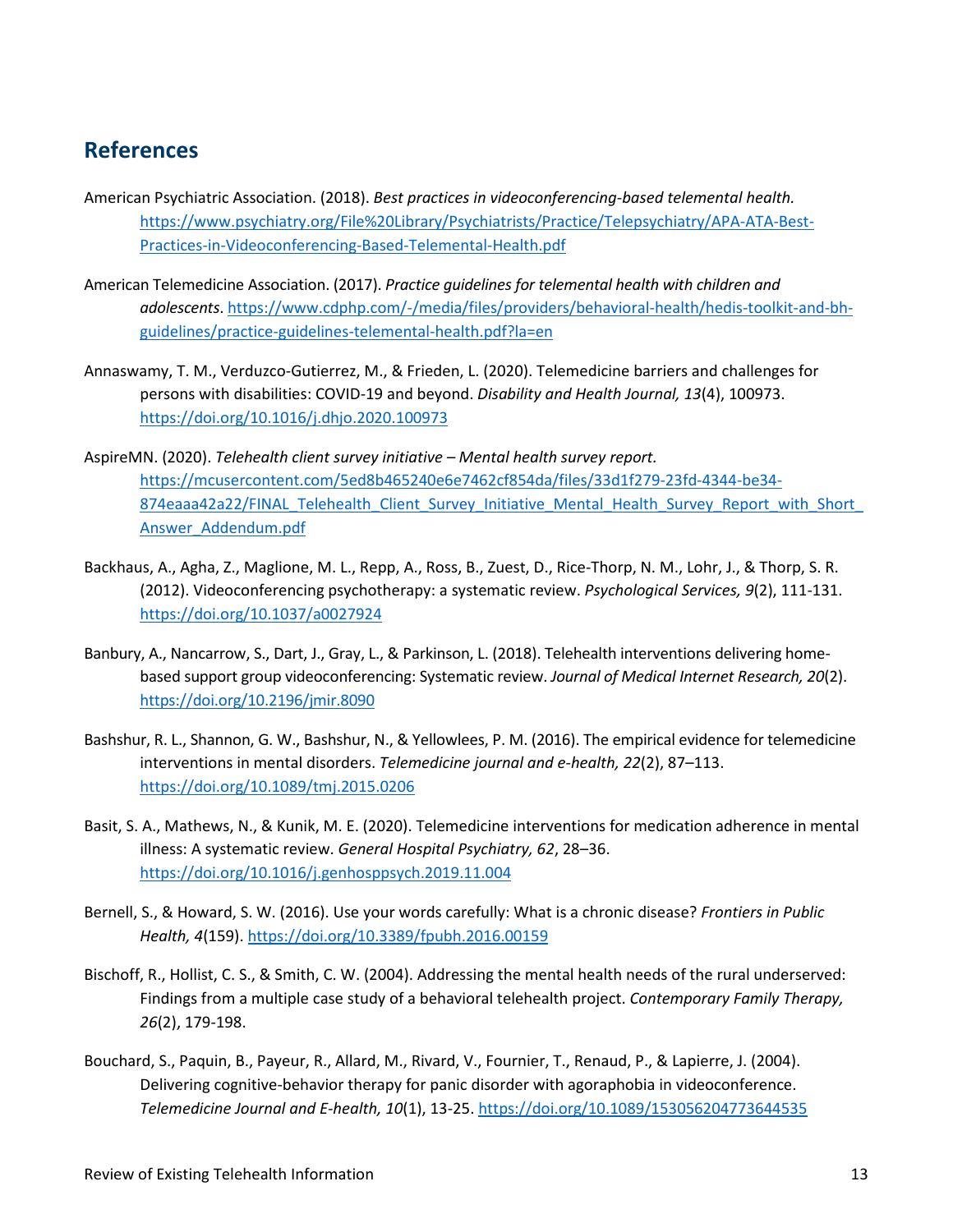- Brenes, G. A., Ingram, C. W., & Danhauer, S. C. (2011). Benefits and challenges of conducting psychotherapy by telephone. *Professional Psychology, Research and Practice, 42*(6), 543–549. <https://doi.org/10.1037/a0026135>
- Brooks, E., Spargo, G., Yellowlees, P., O'Neill, P., & Shore, J. H. (2013). Integrating culturally appropriate care into telemental health practice. In K. Myers & C. L. Turvey (Eds.), *Telemental health: Clinical, technical, and administrative foundations for evidence-based practice* (pp. 63-82). Elsevier.
- Carlisle, L. L. (2013). Child and adolescent telemental health. In K. Myers & C. L. Turvey (Eds.), *Telemental health: Clinical, technical, and administrative foundations for evidence-based practice* (pp. 197-221). Elsevier.
- Centers for Disease Control and Prevention. (2020). *Telehealth interventions to improve chronic disease.*  <https://www.cdc.gov/dhdsp/pubs/telehealth.htm>
- Centers for Disease Control and Prevention. (2021). *About chronic diseases.*  <https://www.cdc.gov/chronicdisease/about/index.htm>
- Clough, B. A., & Casey, L. M. (2011). Technological adjuncts to increase adherence to therapy: A review. *Clinical Psychology Review, 31*(5), 697-710[. https://doi.org/10.1016/j.cpr.2011.03.006](https://doi.org/10.1016/j.cpr.2011.03.006)
- Community Mental Health Association of Michigan. (2021). *Behavioral health provider/supervisor telehealth survey summary*. [https://cmham.org/wp-content/uploads/2021/08/CMHA-Behavioral-Health-Provider-](https://cmham.org/wp-content/uploads/2021/08/CMHA-Behavioral-Health-Provider-Survey-Summary.pdf)[Survey-Summary.pdf](https://cmham.org/wp-content/uploads/2021/08/CMHA-Behavioral-Health-Provider-Survey-Summary.pdf)
- Crowe, T.V. (2017). Is telemental health services a viable alternative to traditional psychotherapy for deaf individuals? *Journal of Community Mental Health, 53*, 154–162.<https://doi.org/10.1007/s10597-016-0025-3>
- Cruz, R. (2021). *Literature review: Priority groups for the DHS telehealth study*. Minnesota Department of Human Services.
- Dawson, A. Z., Walker, R. J., Campbell, J. A., Davidson, T. M., & Egede, L. E. (2020). Telehealth and Indigenous populations around the world: a systematic review on current modalities for physical and mental health. *mHealth, 6*(30).<https://doi.org/10.21037/mhealth.2019.12.03>
- Day, S. X., & Schneider, P. L. (2002). Psychotherapy using distance technology: A comparison of face-to-face, video, and audio treatment. *Journal of Counseling Psychology, 49*(4), 499-503. <https://doi.org/10.1037/0022-0167.49.4.499>
- Deloitte Center for Government Insights. (2019). *Narrowing the rural-urban health divide: Bringing virtual health to rural communities.* [https://www2.deloitte.com/content/dam/insights/us/articles/6307\\_Virtual](https://www2.deloitte.com/content/dam/insights/us/articles/6307_Virtual-health-in-rural-communities/DI_Virtual%20health%20in%20rural%20areas.pdf)[health-in-rural-communities/DI\\_Virtual%20health%20in%20rural%20areas.pdf](https://www2.deloitte.com/content/dam/insights/us/articles/6307_Virtual-health-in-rural-communities/DI_Virtual%20health%20in%20rural%20areas.pdf)
- Donahue, A.L., Rodriguez, J., & Shore, J.H. (2021). Telemental health and the management of psychosis. *Current Psychiatry Reports, 23*(27). <https://doi.org/10.1007/s11920-021-01242-y>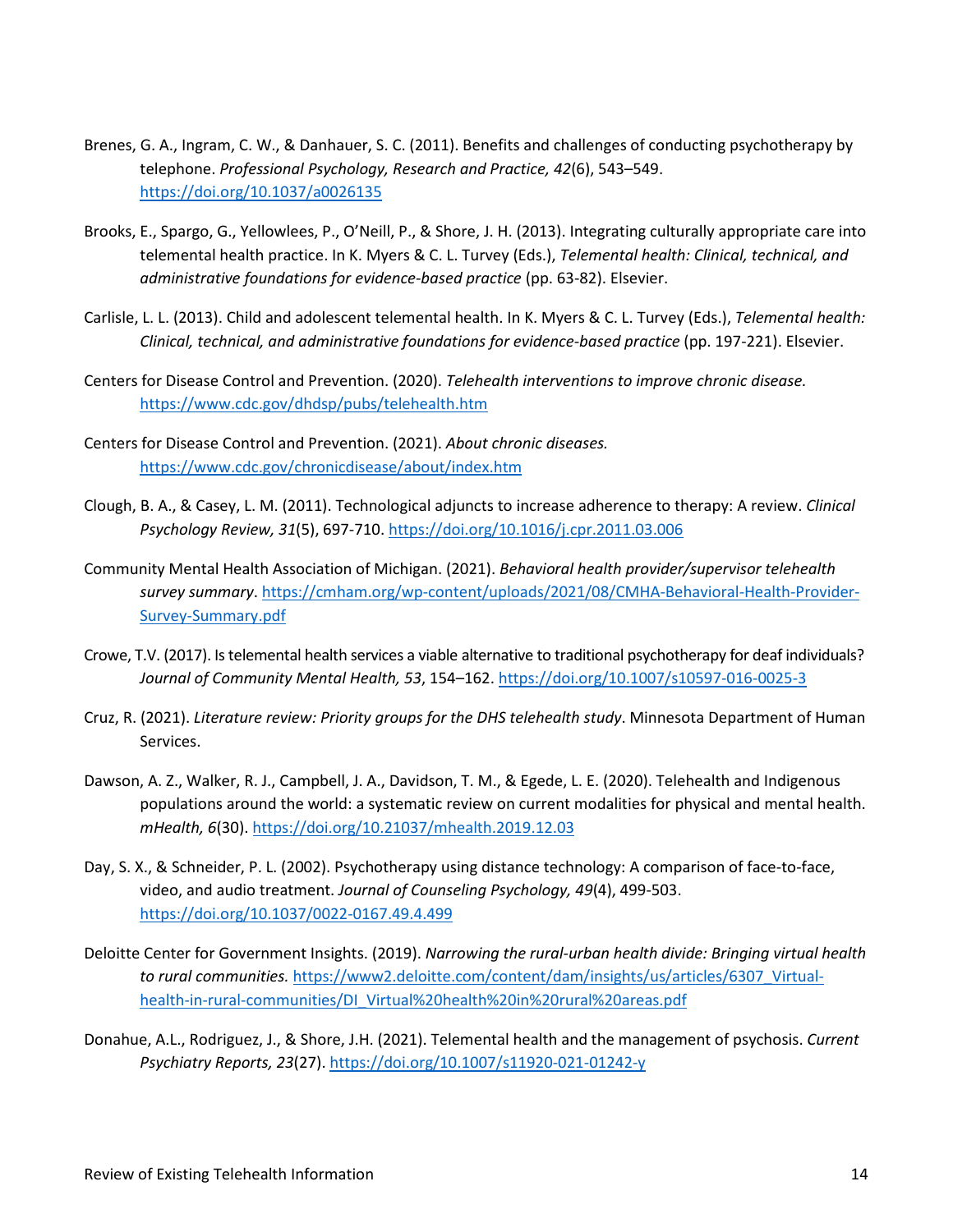- Drake, C., Lian, T., Cameron, B., Medynskaya, K., Bosworth, H. B., & Shah, K. (2021). Understanding telemedicine's "new normal": Variations in telemedicine use by specialty line and patient demographics. *Telemedicine and e-Health* (advance online publication). [http://doi.org/10.1089/tmj.2021.0041](https://doi.org/10.1089/tmj.2021.0041)
- Dwight-Johnson, M., Aisenberg, E., Golinelli, D., Hong, S., O'Brien, M., & Ludman, E. (2011). Telephone-based cognitive-behavioral therapy for Latino patients living in rural areas: A randomized pilot study. *Psychiatric Services, 62*(8), 936-942. [https://doi.org/10.1176/ps.62.8.pss6208\\_0936](https://doi.org/10.1176/ps.62.8.pss6208_0936)
- Eberly, L. A., Kallan, M. J., Julien, H. M., Haynes, N., Khatana, S. A. M., Nathan, A. S., Snider, C., Chokshi, N. P., Eneanya, N. D., Takvorian, S. U., Anastos-Wallen, R., Chaiyachati, K., Ambrose, M., O'Quinn, R., Seigerman, M., Goldberg, L. R., Leri, D., Choi, K., Gitelman, Y… Adusumalli, S. (2020). Patient characteristics associated with telemedicine access for primary and specialty ambulatory care during the COVID-19 pandemic. *JAMA Network Open 3*(12). DOI: 10.1001/jamanetworkopen.2020.31640
- Ekblad, S. (2020). Ethical aspects of therapy in forced migrants. In M. Schouler-Ocak & M. C. Kastrup (Eds.), *Intercultural psychotherapy for immigrants, refugees, asylum seekers, and ethnic minority patients* (pp. 193-204). Springer.
- Face Aging Minnesota. (2021). *Minnesota population aging map*. [https://faceagingmn.org/minnesota](https://faceagingmn.org/minnesota-population-aging-map/)[population-aging-map/](https://faceagingmn.org/minnesota-population-aging-map/)
- Fischer, S. H., Ray, K. N., & Mehrotra, A. (2020). Prevalence and characteristics of telehealth utilization in the United States. *JAMA Network Open,* 3(10). https://doi.org/10.1001/jamanetworkopen.2020.22302
- Gentry, M. T., Lapid, M. I., Clark, M. M., & Rummans, T. A. (2019). Evidence for telehealth group-based treatment: A systematic review. *Journal of Telemedicine and Telecare, 25*(6), 327–342. <https://doi.org/10.1177/1357633X18775855>
- George, S., Hamilton, A., & Baker, R. S. (2012). How do low-income urban African Americans and Latinos feel about telemedicine? A diffusion of innovation analysis. *International Journal of Telemedicine and Applications, 8*(715194).<https://doi.org/10.1155/2012/715194>
- Germain, V., Marchand, A., Bouchard, S., Drouin, M. S., & Guay, S. (2009). Effectiveness of cognitive behavioural therapy administered by videoconference for posttraumatic stress disorder. *Cognitive Behavior Therapy, 38*(1), 42-53[. https://doi.org/10.1080/16506070802473494](https://doi.org/10.1080/16506070802473494)
- Gibson, G., Timlin, A., Curran, S., & Wattis, J. (2007). The impact of location on satisfaction with dementia services amongst people with dementia and their informal carers: A comparative evaluation of a community-based and a clinic-based memory service. *International Psychogeriatrics, 19*(2), 267-277. <https://doi.org/10.1017/S1041610206004261>
- Glueck, D. (2013). Establishing therapeutic rapport in telemental health. In K. Myers & C. L. Turvey (Eds.), *Telemental health: Clinical, technical, and administrative foundations for evidence-based practice* (pp. 29-46). Elsevier.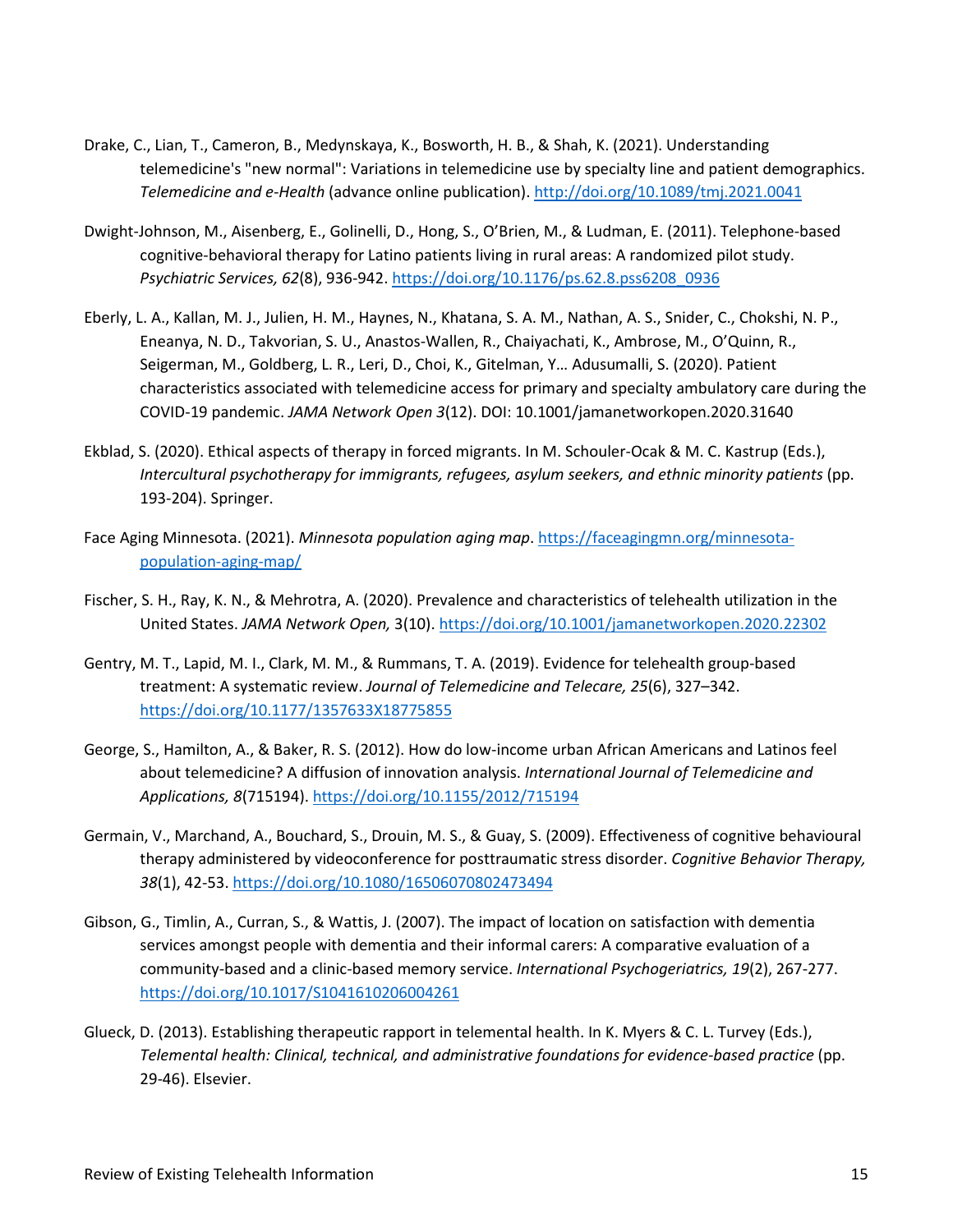- Golberstein, E., Wen, H., & Miller, B. F. (2020). Coronavirus disease 2019 (COVID-19) and mental health for children and adolescents. *JAMA Pediatrics, 174*(9), 819-820. <https://doi.org/10.1001/jamapediatrics.2020.1456>
- Goldstein, F., & Glueck, D. (2016). Developing rapport and therapeutic alliance during telemental health sessions with children and adolescents. *Journal of Child and Adolescent Psychopharmacology, 26*(3), 204-211. <https://doi.org/10.1089/cap.2015.0022>
- Gordon, N. P., & Hornbrook, M. C. (2016). Differences in access to and preferences for using patient portals and other ehealth technologies based on race, ethnicity, and age: A database and survey study of seniors in a large health plan. *Journal of Medical Internet Research, 18*(3).<https://doi.org/10.2196/jmir.5105>
- Griffiths, L., Blignault, I., & Yellowlees, P. (2006). Telemedicine as a means of delivering cognitive-behavioural therapy to rural and remote mental health clinics. *Journal of Telemedicine and Telecare, 12*(3), 136-140. <https://doi.org/10.1258/135763306776738567>
- Gros, D. F., Yoder, M., Tuerk, P. W., Lozano, B. E., & Acierno, R. (2011). Exposure therapy for PTSD delivered to veterans via telehealth: Predictors of treatment completion and outcome and comparison to treatment delivered in person. *Behavior Therapy, 42*(2), 276-283. <https://doi.org/10.1016/j.beth.2010.07.005>
- Hames, J. L., Bell, D. J., Perez-Lima, L. M., Holm-Denoma, J. M., Rooney, T., Charles, N. E., Thompson, S. M., Mehlenbeck, R. S., Tawfik, S. H., Fondacaro, K. M., Simmons, K. T., & Hoersting, R. C. (2020). Navigating uncharted waters: Considerations for training clinics in the rapid transition to telepsychology and telesupervision during COVID-19. *Journal of Psychotherapy Integration, 30*(2), 348-365. <http://dx.doi.org/10.1037/int0000224>
- Hasson-Ohayon, I., & Lysaker, P. H. (2020). Special challenges in psychotherapy continuation and adaption for persons with schizophrenia in the age of coronavirus (COVID-19). *Counselling Psychology Quarterly*. <https://doi.org/10.1080/09515070.2020.1781595>
- Heckman, T. G., Heckman, B. D., Anderson, T., Lovejoy, T. I., Markowitz, J. C., Shen, Y., & Sutton, M. (2016). Teleinterpersonal psychotherapy acutely reduces depressive symptoms in depressed HIV-infected rural persons: A randomized clinical trial. *Behavioral Medicine, 43*(4). <https://doi.org/10.1080/08964289.2016.1160025>
- Heitzman-Powell, L. S., Buzhardt, J., Rusinko, L. C., & Miller, T. (2014). Formative evaluation of an ABA outreach training program for parents of children with autism in remote areas. *Focus on Autism and Other Developmental Disabilities, 29*(1), 23-28.<https://doi.org/10.1177/1088357613504992>
- Hepburn, S. L., Blakeley-Smith, A., Wolff, B., & Reaven, J. A. (2016). Telehealth delivery of cognitive-behavioral intervention to youth with autism spectrum disorder and anxiety: A pilot study. *Autism, 20*(2), 207-218. <https://doi.org/10.1177/1362361315575164>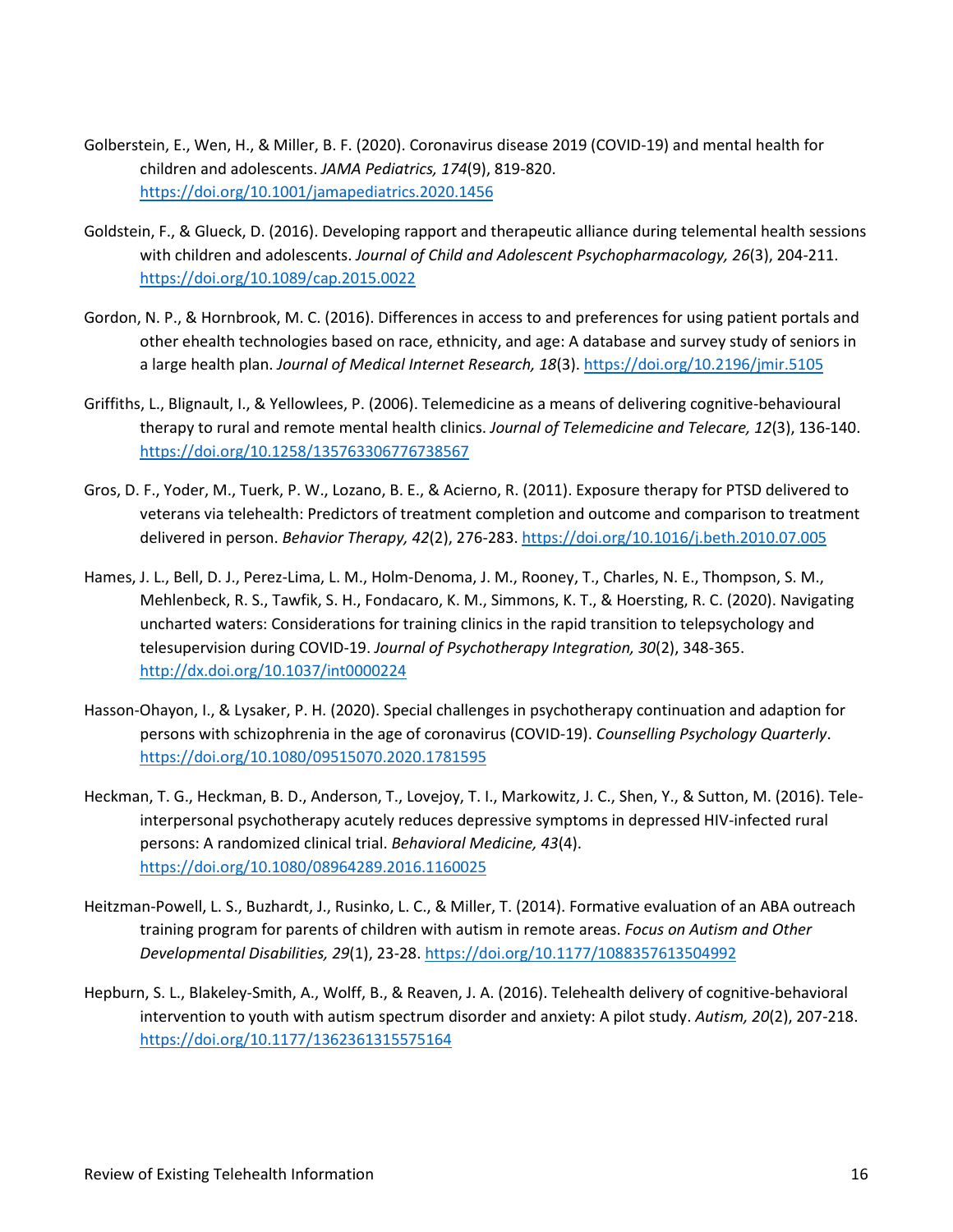- Hilty, D. M., Shoemaker, E. Z., Myers, K., Snowdy, C. E., Yellowlees, P. M., & Yager, J. (2016). Need for and steps toward a clinical guideline for the telemental healthcare of children and adolescents. *Journal of Child Adolescent Psychopharmacology, 26*(3), 283-295*.* <https://doi.org/10.1089/cap.2015.0129>
- Himle, M. B., Freitag, M., Walther, M., Franklin, S. A., Ely, L., & Woods, D. W. (2012). A randomized pilot trial comparing videoconference versus face-to-face delivery of behavior therapy for childhood tic disorders. *Behaviour Research and Therapy, 50*(9), 565-570.<https://doi.org/10.1016/j.brat.2012.05.009>
- Hsiao, V., Chandereng, T., Lankton, R. L., Huebner, J. A., Baltus, J. J., Flood, G. E., Dean, S. M., Tevaarwerk, A. J., & Schneider, D. F. (2021). Disparities in Telemedicine Access: A Cross-Sectional Study of a Newly Established Infrastructure during the COVID-19 Pandemic. *Applied clinical informatics, 12*(3), 445–458. <https://doi.org/10.1055/s-0041-1730026>
- Hufford, B. J., Glueckauf, R. L., & Webb, P. M. (1999). Home-based, interactive videoconferencing for adolescents with epilepsy and their families. *Rehabilitation Psychology, 44*(2), 176–193. <https://doi.org/10.1037/0090-5550.44.2.176>
- Jenkins-Guarnieri, M. A., Pruitt, L. D., Luxton, D. D., & Johnson, K. (2015). Systematic review of direct comparisons to in-person psychotherapeutic treatments. *Telemedicine and e-Health, 21*(8), 652-660. <http://doi.org/10.1089/tmj.2014.0165>
- Jones, A. M., Shealy, K. M., Reid-Quiñones, K., Moreland, A. D., Davidson, T. M., López, C. M., Barr, S. C., & de Arellan, M. A. (2014). Guidelines for establishing a telemental health program to provide evidence-based therapy for trauma-exposed children and families. *Psychological Services, 11*(4), 398-409. <https://doi.org/10.1037/a0034963>
- Kannisto, K. A., Adams, C. E., Koivunen, M., Katajisto, J., & Välimäki, M. (2015). Feedback on SMS reminders to encourage adherence among patients taking antipsychotic medication: A cross-sectional survey nested within a randomised trial. *BMJ Open,* 5(11). <http://dx.doi.org/10.1136/bmjopen-2015-008574>
- Khatri, N., Marziali, E., Tchernikov, I., & Shepherd, N. (2014). Comparing telehealth-based and clinic-based group cognitive behavioral therapy for adults with depression and anxiety: a pilot study. *Clinical Interventions in Aging, 9*, 765–770.<https://doi.org/10.2147/CIA.S57832>
- Langarizadeh, M., Tabatabaei, M. S., Tavakol, K., Naghipour, M., Rostami, A., & Moghbeli, F. (2017). Telemental health care, an effective alternative to conventional mental care: A systematic review. *Acta Informatica Medica, 25*(4).<https://doi.org/10.5455/aim.2017.25.240-246>
- Lal, S., & Adair, C. E. (2014). E-mental health: A rapid review of the literature. *Psychiatric Services, 65*(1), 24-32. <https://doi.org/10.1176/appi.ps.201300009>
- Lam, K., Lu, A. D., & Shi, Y. (2020). Assessing telemedicine unreadiness among older adults in the United States during the COVID-19 pandemic. *JAMA Internal Medicine, 180*(10), 1389-1391. <https://doi.org/10.1001/jamainternmed.2020.2671>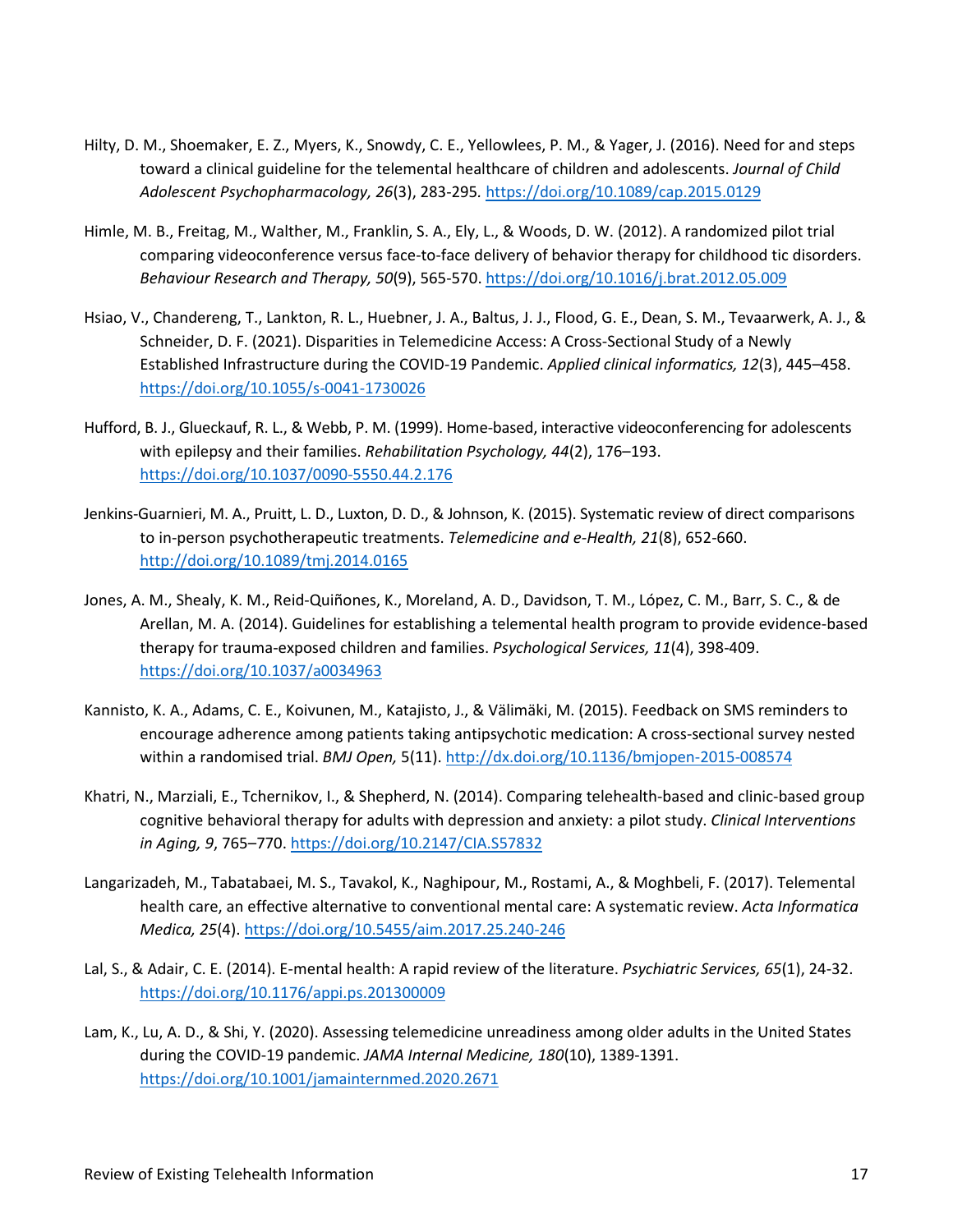- Lambert, D., Gale, J., Hartley, D., Croll, Z., & Hansen, A. (2016). Understanding the business case for telemental health in rural communities. *The Journal of Behavioral Health Services & Research, 43*(3). <https://doi.org/10.1007/s11414-015-9490-7>
- Lazur, B., Sobolik, L., & King, V. (2020). *Telebehavioral health: An effective alternative to in-person care.*  [https://www.milbank.org/wp-content/uploads/2020/10/TeleBH\\_B\\_6.pdf](https://www.milbank.org/wp-content/uploads/2020/10/TeleBH_B_6.pdf)
- Lin, L. A., Casteel, D., Shigekawa, E., Weyrich, M. S., Roby, D. H., & McMenamin, S. B. (2019). Telemedicinedelivered treatment interventions for substance use disorders: A systematic review. *Journal of substance abuse treatment*, *101*, 38–49[. https://doi.org/10.1016/j.jsat.2019.03.007](https://doi.org/10.1016/j.jsat.2019.03.007)
- Loew, M. (2021). *Telemedicine supplemental report: Telemedicine telephone-only services.* Minnesota Department of Human Services.
- Mann, D. M., Chen, J., Chunara, R., Testa, P. A., & Oded, N. (2020). COVID-19 transforms health care through telemedicine: Evidence from the field. *Journal of the American Medical Informatics Association, 27*(7), 1132–1135,<https://doi.org/10.1093/jamia/ocaa072>
- Markowitz, J. C., Milrod, B., Heckman, T. G., Bergman, M., Amsalem, D., Zalman, H., Ballas, T., & Neria, Y. (2020). Psychotherapy at a distance. *The American Journal of Psychiatry, 178*(3), 240-246. <https://doi.org/10.1176/appi.ajp.2020.20050557>
- McCall, T., Bolton, C. S., Carlson, R., & Khairat, S. (2021). A systematic review of telehealth interventions for managing anxiety and depression in African American adults. *mHealth*, *7*(31). <https://doi.org/10.21037/mhealth-20-114>
- McCall, T., Schwartz, T., & Khairat, S. (2019). Acceptability of telemedicine to help African American women manage anxiety and depression. *Studies in health technology and informatics, 264*, 699-703. <https://doi.org/10.3233/SHTI190313>
- McGinn, M. M., Roussev, M. S., Shearer, E. M., McCann, R. A., Rojas, S. M., & Felker, B. L. (2019). Recommendations for using clinical video telehealth with patients at high risk for suicide. In J. H. Shore (Ed.), *Integrating technology into 21st century psychiatry: Telemedicine, social media, and other technologies* (pp. 587-596). Elsevier.
- McGrath, P. J., Lingley-Pottie, P., Thurston, C., MacLean, C., Cunningham, C., Waschbusch, D. A., Watters, C., Stewart, S., Bagnell, A., Santor, D., & Chaplin, W. (2011). Telephone-based mental health interventions for child disruptive behavior or anxiety disorders: Randomized trials and overall analysis. *Journal of the American Academy of Child & Adolescent Psychiatry, 50*(11), 1162-1172. <https://doi.org/10.1016/j.jaac.2011.07.013>
- Mitchell, J. E., Crosby, R. D., Wonderlich, S. A., Crow, S., Lancaster, K., Simonich, H., Swan-Kremeier, L., Lysne, C., & Myers, T. C. (2008). A randomized trial comparing the efficacy of cognitive-behavioral therapy for bulimia nervosa delivered via telemedicine versus face-to-face. *Behaviour Research and Therapy, 46*(5), 581–592.<https://doi.org/10.1016/j.brat.2008.02.004>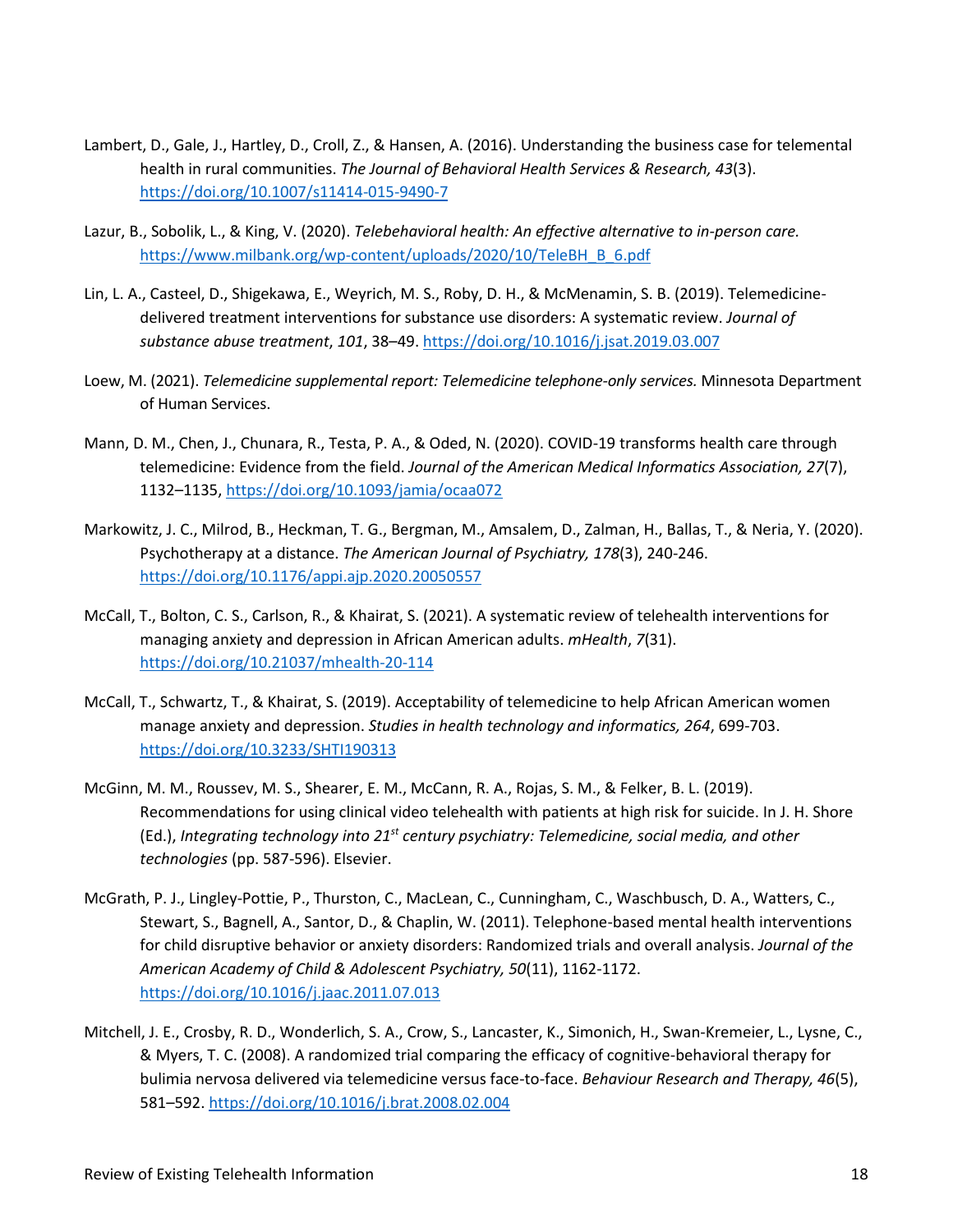- Mohr, D. C., Ho, J., Duffecy, J., Reifler, D., Sokol, L., Burns, M. N., Jin, L., & Siddique, J. (2012). Effect of telephone-administered vs face-to-face cognitive behavioral therapy on adherence to therapy and depression outcomes among primary care patients: a randomized trial. *JAMA*, *307*(21), 2278–2285. <https://doi.org/10.1001/jama.2012.5588>
- Mucic, D. (2009). Transcultural telepsychiatry and its impact on patient satisfaction. *Journal of Telemedicine and Telecare, 16*(5), 237-242[. https://doi.org/10.1258/jtt.2009.090811](https://doi.org/10.1258/jtt.2009.090811)
- Mucic D., & Hilty, D. M. (2020). Psychotherapy using electronic media. In M. Schouler-Ocak & M. C. Kastrup (Eds.), *Intercultural psychotherapy for immigrants, refugees, asylum seekers, and ethnic minority patients* (pp. 205-230). Springer.
- Myers, K., Vander Stoep, A., Zhou, C., McCarty, C. A., & Katon, W. (2015). Effectiveness of a telehealth service delivery model for treating attention-deficit/hyperactivity disorder: A community-based randomized controlled trial. *Journal of the American Academy of Child and Adolescent Psychiatry*, *54*(4), 263–274. <https://doi.org/10.1016/j.jaac.2015.01.009>
- Neeman, E., Kolevska, T., Reed, M., Sundaresan, T., Arora, A., Li, Y., Seaward, S., Kuehner, G., Likely, S., Trossman, J., Weldon, C., & Liu, R. (2020). Cancer care telehealth utilization rates and provider attitudes in the wake of the novel coronavirus pandemic: The Kaiser Permanente Northern California experience. *Clinical Cancer Research 26*(18)[. https://doi.org/10.1158/1557-3265.COVID-19-S06-03](https://doi.org/10.1158/1557-3265.COVID-19-S06-03)
- Nelson, E. L., & Bui, T. N. (2010). Rural telepsychology services for children and adolescents. *Journal of Clinical Psychology, 66*(5), 490-501[. https://doi.org/10.1002/jclp.20682](https://doi.org/10.1002/jclp.20682)
- Nelson E. L., & Sharp, S. (2016). A review of pediatric telemental health. *Pediatric Clinics of North America, 63*(5), 913-931.<https://doi.org/10.1016/j.pcl.2016.06.011>
- Noel, K., & Ellison, B. (2020). Inclusive innovation in telehealth. *NPJ Digital Medicine, 3*(89). <https://doi.org/10.1038/s41746-020-0296-5>
- Orlando, J. F., Beard, M., & Kumar, S. (2019). Systematic review of patient and caregivers' satisfaction with telehealth videoconferencing as a mode of service delivery and managing patients' health. *PLoS ONE, 14*(8)[. https://doi.org/10.1371/journal.pone.0221848](https://doi.org/10.1371/journal.pone.0221848)
- Osenbach, J. E., O'Brien, K. M., Mishkind, M., & Smolenski, D. (2013). Synchronous telehealth technologies in psychotherapy for depression: A meta-analysis. *Anxiety and Depression, 30*(11), 1058-1067. <https://doi.org/10.1002/da.22165>
- Partnership to Fight Chronic Disease (n.d.). *What is the impact of chronic disease on Minnesota?*  [https://www.fightchronicdisease.org/sites/default/files/download/PFCD\\_MN\\_FactSheet\\_FINAL1.pdf](https://www.fightchronicdisease.org/sites/default/files/download/PFCD_MN_FactSheet_FINAL1.pdf)
- Pertz, L., Plegue, M., Diehl, K., Zazove, P., & McKee, M. (2018). Addressing mental health needs for deaf patients through an integrated health care model. *The Journal of Deaf Studies and Deaf Education, 23*(3), 240- 248. <https://doi.org/10.1093/deafed/eny002>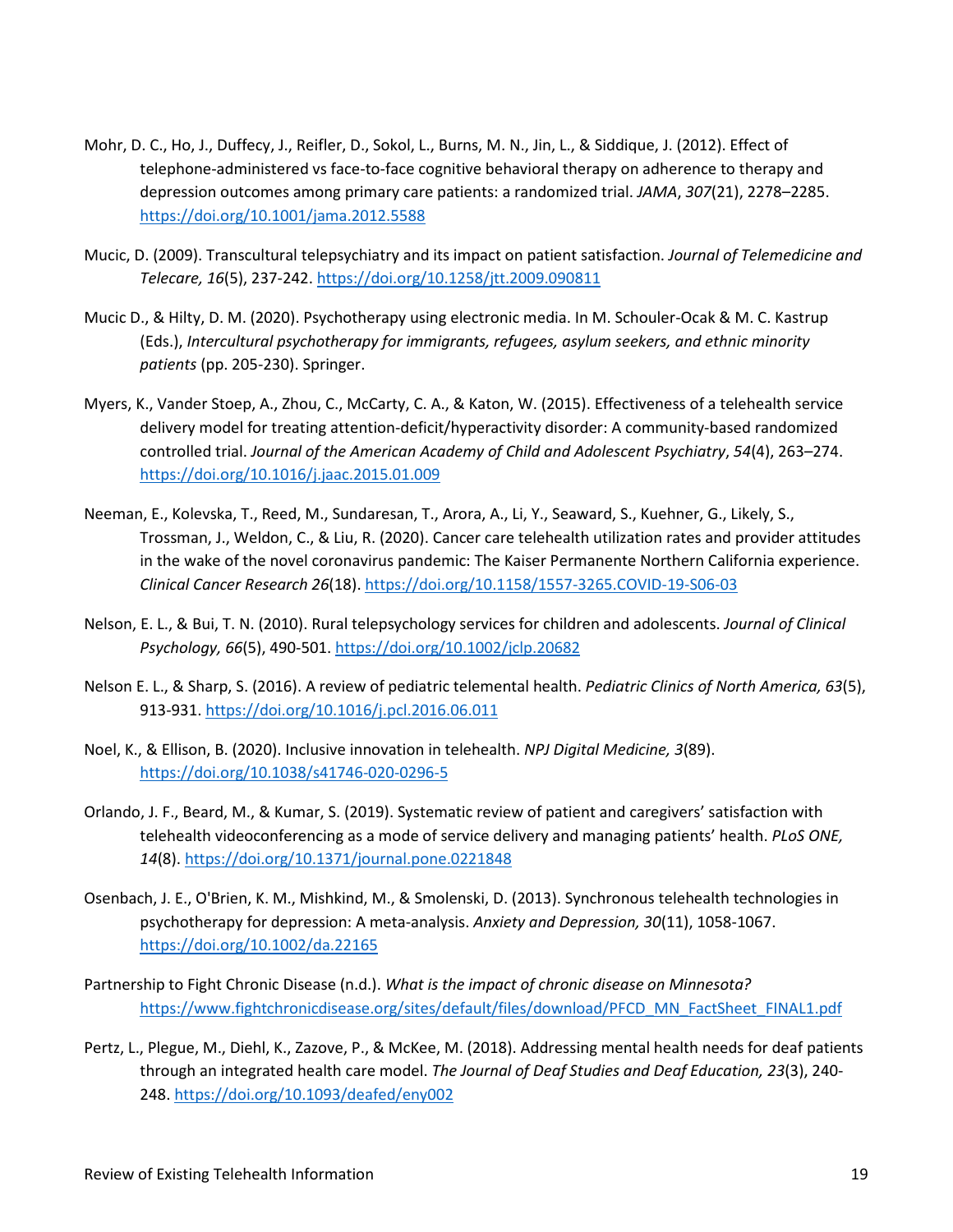- Petersen, D., Salazar, B., & Kertz, S. J. (2020). Therapist and treatment-seeking students' perceptions of telemental health. *Journal of Technology in Behavioral Science, 5*(2), 113-120. <https://doi.org/10.1007/s41347-019-00116-8>
- Racine, N., Hartwick, C., Collin-Vézina, & Madigan, S. (2020). Telemental health for child trauma treatment during and post-COVID-19: Limitations and considerations. *Child Abuse & Neglect*. Advance online publication.<https://doi.org/10.1016/j.chiabu.2020.104698>
- Reese, R. M., Braun, M. J., Hoffmeier, S., Stickle, L., Rinner, L., Smith, C., Ellerbeck, K., Jamison, R., Wendland, M., Jarrett, L., & Hadorn, M. (2015). Preliminary evidence for the integrated systems using telemedicine. *Telemedicine Journal and E-health, 21*(7), 581-587[. https://doi.org/10.1089/tmj.2014.0124](https://doi.org/10.1089/tmj.2014.0124)
- Renn, B. N., Chu, F., & Zaslavsky, O. (2021). Telemental health after COVID-19: Understanding effectiveness and implementation across patient populations while building provider acceptance are the next steps. *Journal of Clinical Psychiatry, 82*(5).<https://doi.org/10.4088/JCP.21lr14037>
- Richardson, L. K., Frueh, B. C., Grubaugh, A. L., Egede, L., & Elhai, J. D. (2009). Current directions in videoconferencing tele-mental health research. *Clinical Psychology, 16*(3), 323–338. <https://doi.org/10.1111/j.1468-2850.2009.01170.x>
- Roberts, E. T., & Mehrotra, A. (2020). Assessment of disparities in digital access among Medicare beneficiaries and implications for telemedicine. *JAMA Internal Medicine, 180*(10), 1386–1389. <https://doi.org/10.1001/jamainternmed.2020.2666>
- Rocky Mountain ADA Center. (2020). *Telehealth use among rural individuals with disabilities.*  [https://rockymountainada.org/sites/default/files/2020-](https://rockymountainada.org/sites/default/files/2020-02/Rural%20Telehealth%20Rapid%20Response%20Report.pdf) [02/Rural%20Telehealth%20Rapid%20Response%20Report.pdf](https://rockymountainada.org/sites/default/files/2020-02/Rural%20Telehealth%20Rapid%20Response%20Report.pdf)
- Rodriguez, J. A., Saadi, A., Schwamm, L. H., Bates, D. W., & Samal, L. (2021). Disparities in telehealth use among California patients with limited English proficiency. *Health Affairs, 40*(3). <https://doi.org/10.1377/hlthaff.2020.00823>
- RTI International. (2017). *Using telehealth to identify and manage mental health and substance use disorders in rural areas.* <https://aspe.hhs.gov/system/files/pdf/260286/RuralTele.pdf>
- Schwebel, F. J., & Larimer, M. E. (2018). Using text message reminders in health care services: A narrative literature review. *Internet Interventions, 13*, 82-104.<https://doi.org/10.1016/j.invent.2018.06.002>
- Shore, J. H. (2013). Telepsychiatry: Videoconferencing in the delivery of psychiatric care. *American Journal of Psychiatry, 170*(3):256-262. <https://doi.org/10.1176/appi.ajp.2012.12081064>
- Sims, H., Sanghara, H., Hayes, D., Wandiembe, S., Finch, M., Jakobsen, H., Tsakanikos, E., Okacha, C. I., & Kravariti, E. (2012). Text message reminders of appointments: A pilot intervention at four community mental health clinics in London. *Psychiatric Services, 63*(2), 161-168. <https://doi.org/10.1176/appi.ps.201100211>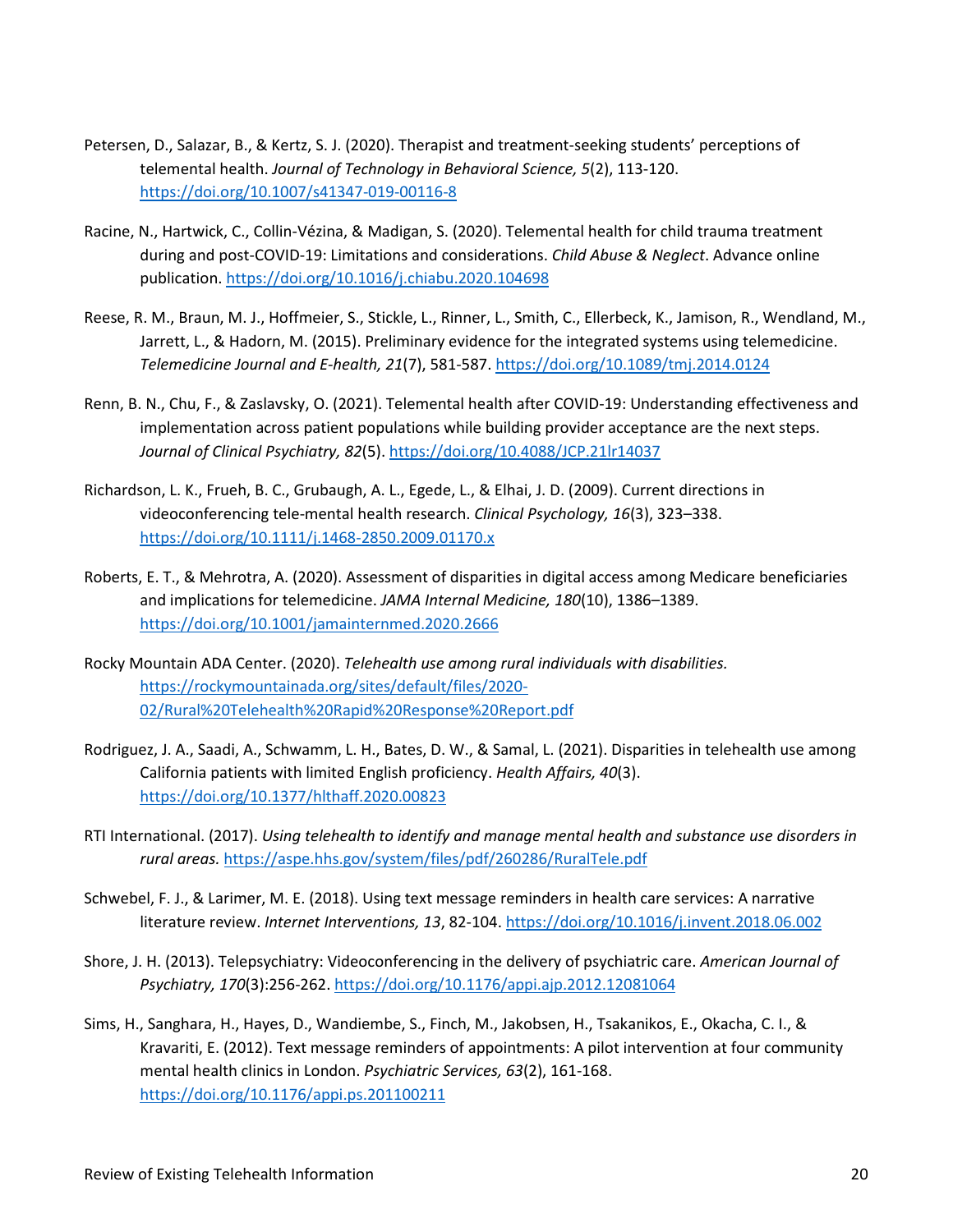- Singh, N. & Marquardt, J. (2020). *Telemedicine utilization report: Telehealth and telemedicine during the COVID-19 pandemic.* Minnesota Department of Human Services.
- Singh, N. & Marquardt, J. (2021). *Telemedicine quarterly report: Medicaid claims analysis.* Minnesota Department of Human Services.
- Sproch, L. E., & Anderson, K. P. (2019). Clinician-delivered teletherapy for eating disorders. *Psychiatric Clinics of North America, 42*(2), 243-252.<https://doi.org/10.1016/j.psc.2019.01.008>
- Stewart, R. W., Orengo-Aguayo, R. E., Gilmore, A. K., & de Arellano, M. (2017). Addressing barriers to care among Hispanic youth: Telehealth delivery of trauma-focused cognitive behavior therapy. *The Behavior Therapist, 40*(3), 112-118.
- Stewart, R. W., Orengo-Aguayo, R., Wallace, M., Metzger, I. W., & Rheingold, A. A. (2019). Leveraging technology and cultural adaptations to increase access and engagement among trauma-exposed African American youth: Exploratory study of school-based telehealth delivery of trauma-focused cognitive behavioral therapy. *Journal of Interpersonal Violence*.<https://doi.org/10.1177/0886260519831380>
- Stiles-Shields, C., Kwasny, M. J., Cai, X., & Mohr, D. C. (2014). Therapeutic alliance in face-to-face and telephoneadministered cognitive behavioral therapy. *Journal of Consulting and Clinical Psychology, 82*(2), 349–354. [https://doi.org/10.1037/a0035554](https://doi.apa.org/doi/10.1037/a0035554)
- Storch, E. A., Caporino, N. E., Morgan, J. R., Lewin, A. B., Rojas, A., Brauer, L., Larson, M. J., & Murphy, T. K. (2011). Preliminary investigation of web-camera delivered cognitive-behavioral therapy for youth with obsessivecompulsive disorder. *Psychiatry Research, 189*(3), 407-412. <https://doi.org/10.1016/j.psychres.2011.05.047>
- Stubbings, D. R., Rees, C. S., Roberts, L. D., & Kane, R. T. (2013). Comparing in-person to videoconference-based cognitive behavioral therapy for mood and anxiety disorders: Randomized controlled trial. *Journal of Medical Internet Research, 15*(11). DOI:10.2196/jmir.2564
- Substance Abuse and Mental Health Services Administration. (2016). *Rural behavioral health: Telehealth challenges and opportunities*.<https://store.samhsa.gov/sites/default/files/d7/priv/sma16-4989.pdf>
- Substance Abuse and Mental Health Services Administration. (2021). *Telehealth for the treatment of serious mental illness and substance use disorders.*  [https://store.samhsa.gov/sites/default/files/SAMHSA\\_Digital\\_Download/PEP21-06-02-001.pdf](https://store.samhsa.gov/sites/default/files/SAMHSA_Digital_Download/PEP21-06-02-001.pdf)
- Summers-Gabr, N. M. (2020). Rural–urban mental health disparities in the United States during COVID-19. *Psychological Trauma: Theory, Research, Practice, and Policy, 12*(S1), S222-S224. <http://dx.doi.org/10.1037/tra0000871>
- Toombs, E., Kowatch, K. R., Dalicandro, L., McConkey, S., Hopkins, C., & Mushquash, C. J. (2020). A systematic review of electronic mental health interventions for Indigenous youth: Results and recommendations. *Journal of Telemedicine and Telecare.* Advance online publication.<https://doi.org/10.1177/1357633X19899231>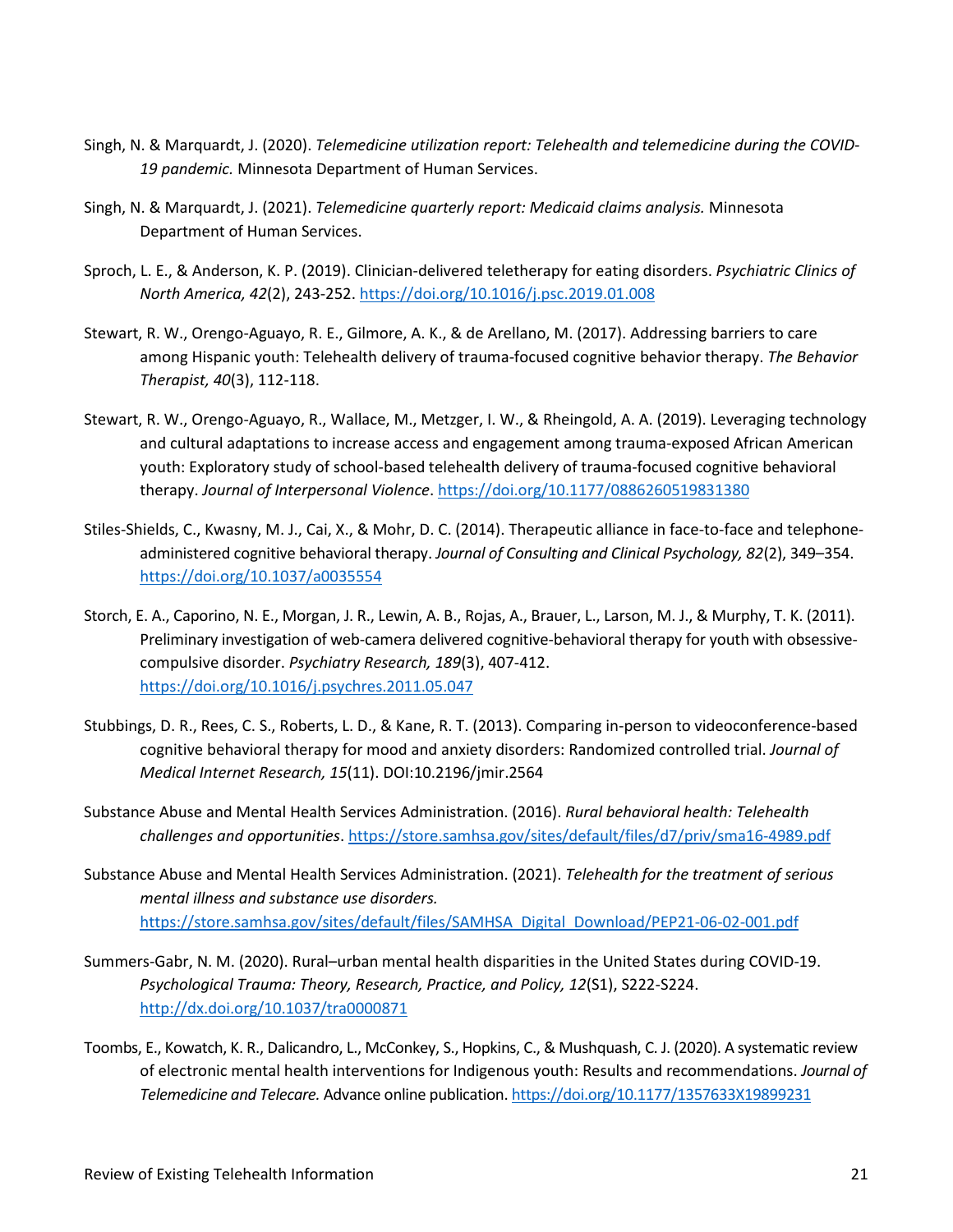- Traube, D. E., Cederbaum, J. A., Taylor, A., Naish, L., & Rau, A. (2020). Telehealth training and provider experience of delivering behavioral health services. *Journal of Behavioral Health Services & Research.* Advance online publication[. https://doi.org/10.1007/s11414-020-09718-0](https://doi.org/10.1007/s11414-020-09718-0)
- Tse, Y. J., McCarty, C. A., Stoep, A. V., & Myers, K. M. (2015). Teletherapy delivery of caregiver behavior training for children with attention-deficit hyperactivity disorder. *Telemedicine Journal and E-health, 21*(6), 451-458. <https://doi.org/10.1089/tmj.2014.0132>
- Tse, J., LaStella, D., Chow, E., Kingman, E., Pearlman, E., Valeri, L., Wang, H., & Dixon, L. B. (2021). Telehealth acceptability and feasibility among people served in a community behavioral health system during the COVID-19 pandemic. *Psychiatric Services, 72*(6).<https://doi.org/10.1176/appi.ps.202000623>
- Tuerk, P. W., Yoder, M., Ruggiero, K. J., Gros, D. F., & Acierno, R. (2010). A pilot study of prolonged exposure therapy for posttraumatic stress disorder delivered via telehealth technology. *Journal of Traumatic Stress, 23*(1), 116–23[. https://doi.org/10.1002/jts.20494](https://doi.org/10.1002/jts.20494)
- Turgoose, D., Ashwick, R., & Murphy, D. (2018). Systematic review of lessons learned from delivering tele-therapy to veterans with post-traumatic stress disorder. *Journal of Telemedicine and Telecare, 24*(9), 575-585. [https://doi.org/10.1177/1357633X17730443](https://doi.org/10.1177%2F1357633X17730443)
- University of Michigan National Poll on Healthy Aging (2020). *Telehealth use among older adults before and during COVID-19*. [https://deepblue.lib.umich.edu/bitstream/handle/2027.42/156253/0212\\_NPHA](https://deepblue.lib.umich.edu/bitstream/handle/2027.42/156253/0212_NPHA-telehealth-report-FINAL-08142020-v6-handle.pdf%20https:/deepblue.lib.umich.edu/bitstream/handle/2027.42/156253/0212_NPHA-telehealth-report-FINAL-08142020-v6-handle.pdf)[telehealth-report-FINAL-08142020-v6-handle.pdf](https://deepblue.lib.umich.edu/bitstream/handle/2027.42/156253/0212_NPHA-telehealth-report-FINAL-08142020-v6-handle.pdf%20https:/deepblue.lib.umich.edu/bitstream/handle/2027.42/156253/0212_NPHA-telehealth-report-FINAL-08142020-v6-handle.pdf)
- U.S. Department of Health and Human Services (2021). *Data brief: Opportunities exist to strengthen evaluation and oversight of telehealth for behavioral health in Medicaid* (Report No. OEI-02-19-00401)*.*  <https://oig.hhs.gov/oei/reports/OEI-02-19-00401.pdf>
- Valdez, R. S., Roger, C. C., Claypool, H., Trieshmann, L., Frye, O., Wellbeloved-Stone, C., & Kushalnagar, P. (2020). Ensuring full participation of people with disabilities in an era of telehealth. *Journal of the American Medical Informatics Association, 28*(2), 389-392.<https://doi.org/10.1093/jamia/ocaa297>
- Varker, T., Brand, R. M., Ward, J., Terhaag, S., & Phelps, A. (2019). Efficacy of synchronous telepsychology interventions for people with anxiety, depression, posttraumatic stress disorder, and adjustment disorder: A rapid evidence assessment. *Psychological Services, 16*(4), 621–635. [https://doi.org/10.1037/ser0000239](https://doi.apa.org/doi/10.1037/ser0000239)
- Weber, E., Miller, S. J., Astha, V., Janevic, T., & Benn, E. (2020). Characteristics of telehealth users in NYC for COVIDrelated care during the coronavirus pandemic. *Journal of the American Medical Informatics Association, 27*(12), 1949-1954[. https://doi.org/10.1093/jamia/ocaa216](https://doi.org/10.1093/jamia/ocaa216)
- Whaibeh, E., Mahmoud, H., & Vogt, E. L. (2020). Reducing the treatment gap for LGBT mental health needs: The potential of telepsychiatry. *The Journal of Behavioral Health Services & Research, 47*(3), 424-431. <https://doi.org/10.1007/s11414-019-09677-1>